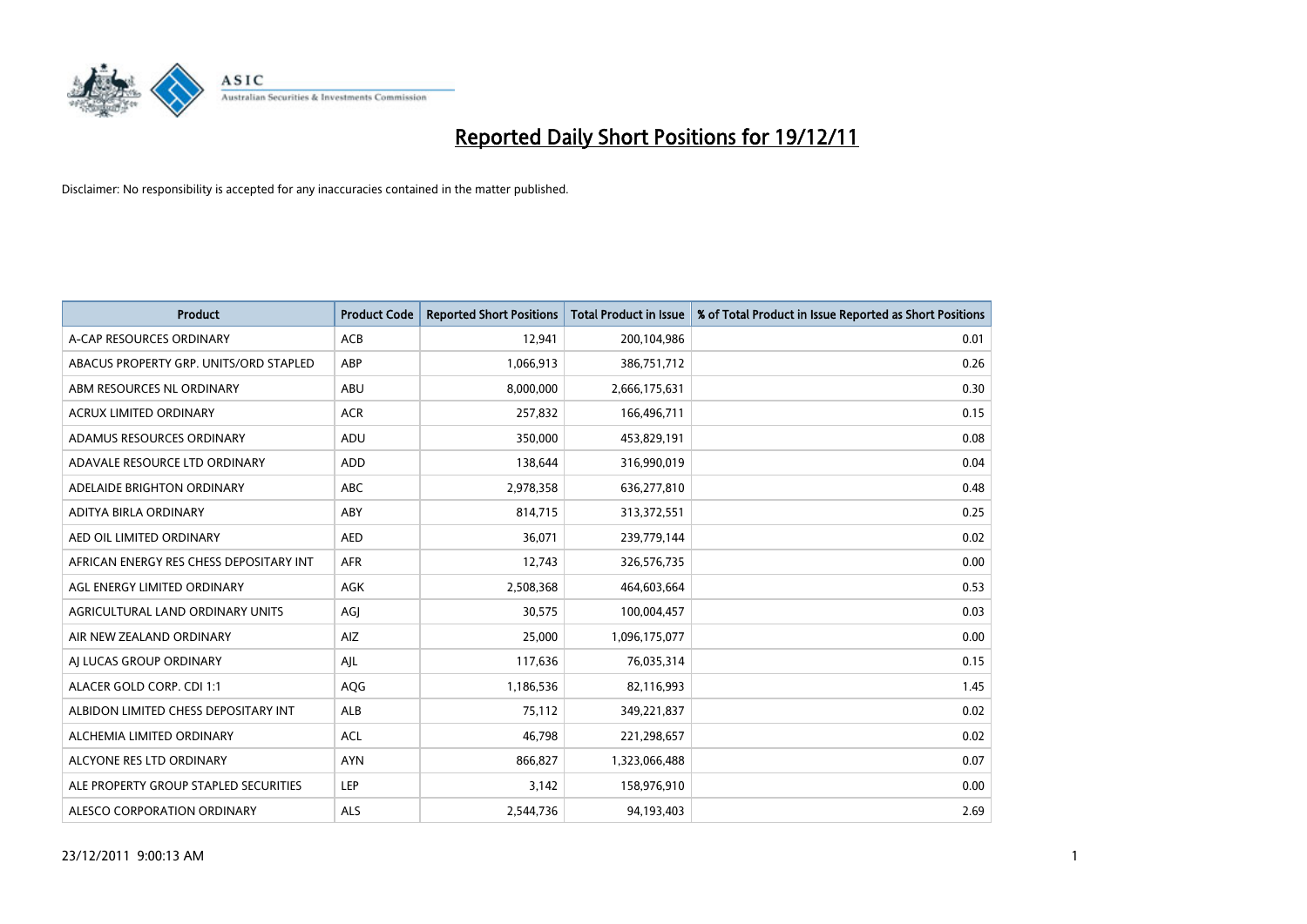

| <b>Product</b>                         | <b>Product Code</b> | <b>Reported Short Positions</b> | <b>Total Product in Issue</b> | % of Total Product in Issue Reported as Short Positions |
|----------------------------------------|---------------------|---------------------------------|-------------------------------|---------------------------------------------------------|
| ALKANE RESOURCES LTD ORDINARY          | <b>ALK</b>          | 8,232,099                       | 269,028,158                   | 3.07                                                    |
| ALLIANCE RESOURCES ORDINARY            | AGS                 | 13,756                          | 341,172,309                   | 0.00                                                    |
| ALLIED GOLD MIN PLC CDI 1:1            | <b>ALD</b>          | 4.848                           | 73,165,755                    | 0.01                                                    |
| ALLIED HEALTH LTD ORDINARY             | AHZ                 | 134,528                         | 656,382,383                   | 0.02                                                    |
| ALTONA MINING LTD ORDINARY             | <b>AOH</b>          | 906,859                         | 518,687,704                   | 0.18                                                    |
| ALUMINA LIMITED ORDINARY               | <b>AWC</b>          | 36, 161, 771                    | 2,440,196,187                 | 1.49                                                    |
| AMADEUS ENERGY ORDINARY                | AMU                 | 454.000                         | 274,786,018                   | 0.17                                                    |
| AMALGAMATED HOLDINGS ORDINARY          | <b>AHD</b>          | 664                             | 157,533,146                   | 0.00                                                    |
| AMCOR LIMITED ORDINARY                 | <b>AMC</b>          | 4,516,429                       | 1,213,746,007                 | 0.37                                                    |
| AMP LIMITED ORDINARY                   | AMP                 | 9,535,938                       | 2,854,672,784                 | 0.33                                                    |
| AMPELLA MINING ORDINARY                | <b>AMX</b>          | 703,501                         | 205,985,108                   | 0.35                                                    |
| ANGLOGOLD ASHANTI CDI 5:1              | AGG                 | 1,000                           | 89,207,765                    | 0.00                                                    |
| ANSELL LIMITED ORDINARY                | <b>ANN</b>          | 1,824,111                       | 130,656,668                   | 1.39                                                    |
| ANTARES ENERGY LTD ORDINARY            | <b>AZZ</b>          | 146,398                         | 263,000,000                   | 0.05                                                    |
| ANZ BANKING GRP LTD ORDINARY           | ANZ                 | 16,542,797                      | 2,634,777,566                 | 0.60                                                    |
| APA GROUP STAPLED SECURITIES           | APA                 | 4,862,005                       | 639,334,625                   | 0.75                                                    |
| APEX MINERALS NL ORDINARY              | <b>AXM</b>          | 885,146                         | 5,550,243,713                 | 0.02                                                    |
| APN EUROPEAN RETAIL UNITS STAPLED SEC. | <b>AEZ</b>          | 11,832                          | 544,910,660                   | 0.00                                                    |
| APN NEWS & MEDIA ORDINARY              | <b>APN</b>          | 22,579,358                      | 630,211,415                   | 3.58                                                    |
| AQUARIUS PLATINUM. ORDINARY            | <b>AOP</b>          | 3,909,677                       | 470,312,578                   | 0.81                                                    |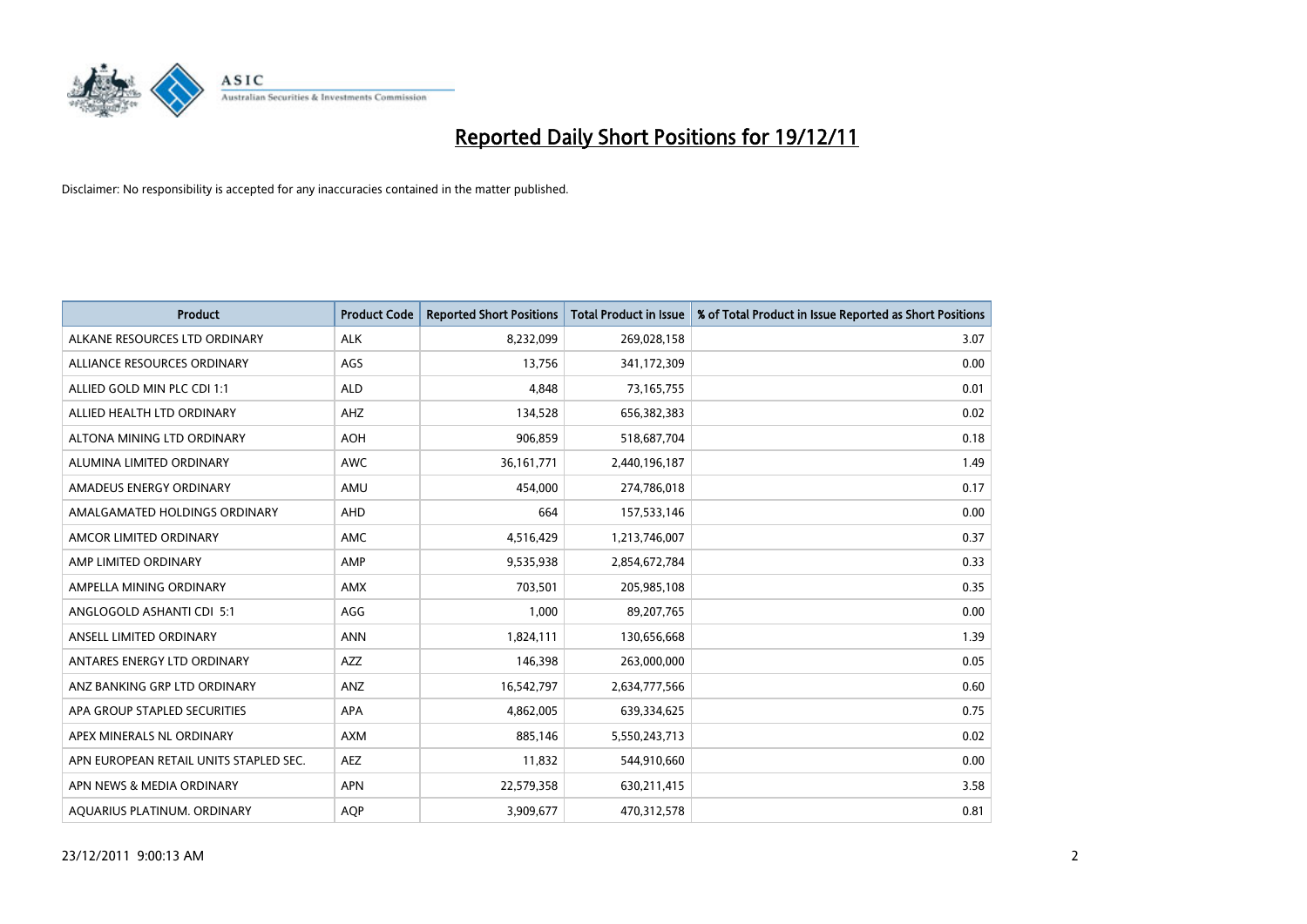

| <b>Product</b>                          | <b>Product Code</b> | <b>Reported Short Positions</b> | <b>Total Product in Issue</b> | % of Total Product in Issue Reported as Short Positions |
|-----------------------------------------|---------------------|---------------------------------|-------------------------------|---------------------------------------------------------|
| AQUILA RESOURCES BONUS DEFERRED         | <b>AQABB</b>        | 288,138                         | 37,436,849                    | 0.75                                                    |
| AQUILA RESOURCES ORDINARY               | <b>AQA</b>          | 6,607,555                       | 374,368,499                   | 1.74                                                    |
| ARAFURA RESOURCE LTD ORDINARY           | <b>ARU</b>          | 11,980,779                      | 367,980,342                   | 3.24                                                    |
| ARB CORPORATION ORDINARY                | <b>ARP</b>          | 14,551                          | 72,481,302                    | 0.01                                                    |
| ARDENT LEISURE GROUP STAPLED SECURITIES | AAD                 | 460,747                         | 324,236,390                   | 0.13                                                    |
| ARISTOCRAT LEISURE ORDINARY             | <b>ALL</b>          | 22,943,598                      | 543,181,024                   | 4.23                                                    |
| ASCIANO LIMITED ORDINARY                | <b>AIO</b>          | 3,013,221                       | 975,385,664                   | 0.29                                                    |
| ASG GROUP LIMITED ORDINARY              | <b>ASZ</b>          | 171,613                         | 171,456,889                   | 0.10                                                    |
| ASPEN GROUP ORD/UNITS STAPLED           | <b>APZ</b>          | 1,006,667                       | 591,084,183                   | 0.17                                                    |
| ASPIRE MINING LTD ORDINARY              | <b>AKM</b>          | 583,790                         | 620,594,556                   | 0.10                                                    |
| <b>ASTON RES LTD ORDINARY</b>           | <b>AZT</b>          | 909,198                         | 204,668,861                   | 0.43                                                    |
| ASTRO JAP PROP GROUP STAPLED SECURITIES | AIA                 | 22,295                          | 58,445,002                    | 0.03                                                    |
| ASX LIMITED ORDINARY                    | ASX                 | 2,198,779                       | 175,136,729                   | 1.24                                                    |
| ATLAS IRON LIMITED ORDINARY             | <b>AGO</b>          | 17,063,775                      | 894,684,560                   | 1.88                                                    |
| <b>AURORA OIL &amp; GAS ORDINARY</b>    | <b>AUT</b>          | 11,726,945                      | 411,655,343                   | 2.85                                                    |
| AUSDRILL LIMITED ORDINARY               | <b>ASL</b>          | 63,848                          | 303,188,155                   | 0.02                                                    |
| AUSENCO LIMITED ORDINARY                | AAX                 | 1,398,445                       | 123,258,843                   | 1.12                                                    |
| AUSTAL LIMITED ORDINARY                 | ASB                 | 256,987                         | 188,069,638                   | 0.14                                                    |
| <b>AUSTAR UNITED ORDINARY</b>           | <b>AUN</b>          | 12,645,103                      | 1,271,505,737                 | 0.99                                                    |
| AUSTBROKERS HOLDINGS ORDINARY           | <b>AUB</b>          | 2                               | 55,545,576                    | 0.00                                                    |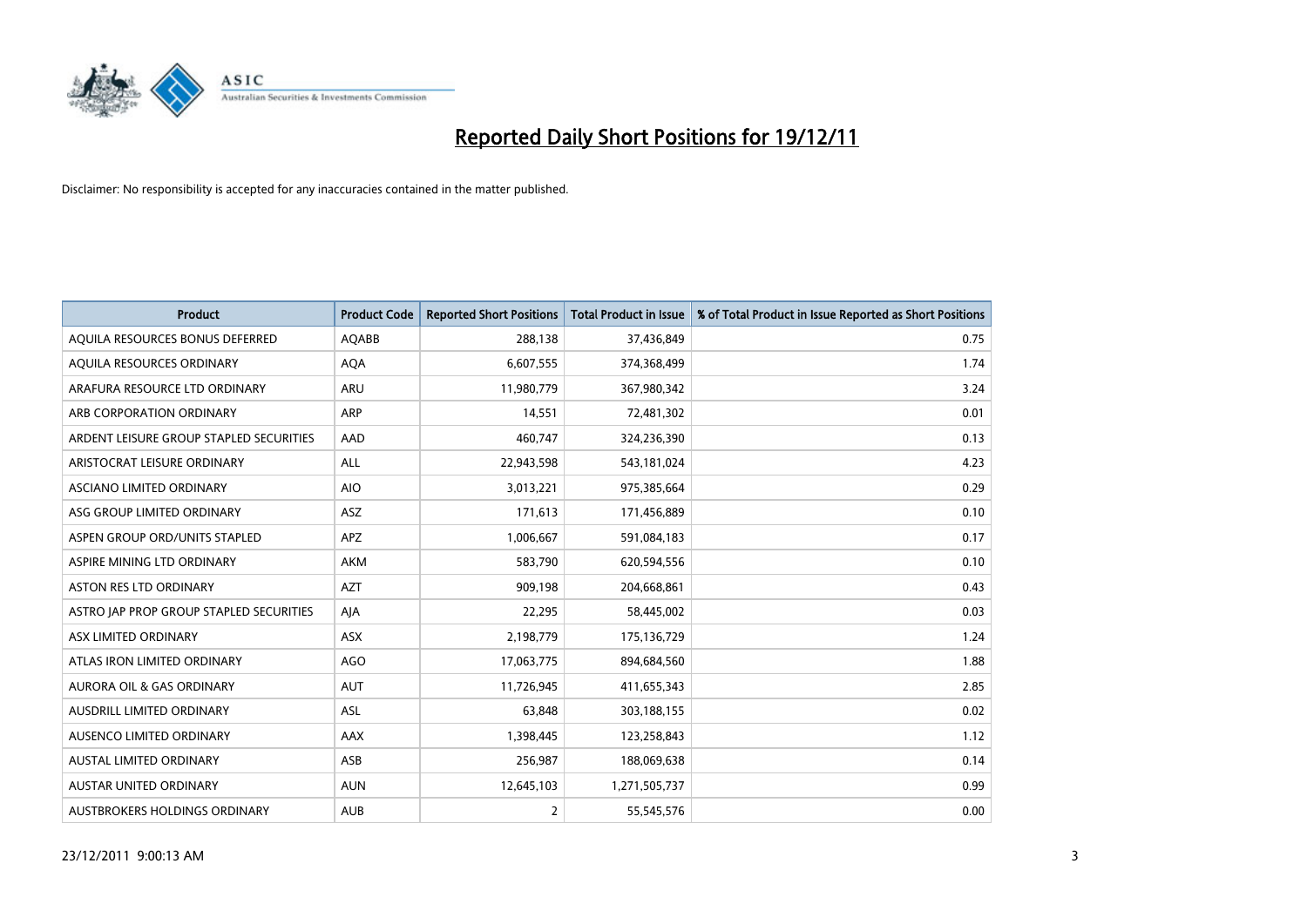

| <b>Product</b>                       | <b>Product Code</b> | <b>Reported Short Positions</b> | <b>Total Product in Issue</b> | % of Total Product in Issue Reported as Short Positions |
|--------------------------------------|---------------------|---------------------------------|-------------------------------|---------------------------------------------------------|
| AUSTIN ENGINEERING ORDINARY          | <b>ANG</b>          | 50.805                          | 72,314,403                    | 0.06                                                    |
| <b>AUSTRALAND ASSETS ASSETS</b>      | AAZPB               | 1,168                           | 2,750,000                     | 0.04                                                    |
| AUSTRALAND PROPERTY STAPLED SECURITY | <b>ALZ</b>          | 619,079                         | 576,846,597                   | 0.09                                                    |
| AUSTRALIAN AGRICULT. ORDINARY        | AAC                 | 944,488                         | 312,892,824                   | 0.29                                                    |
| <b>AUSTRALIAN EDUCATION UNITS</b>    | <b>AEU</b>          | 625,000                         | 175,465,397                   | 0.36                                                    |
| AUSTRALIAN INFRASTR. UNITS/ORDINARY  | <b>AIX</b>          | 11,960,695                      | 620,733,944                   | 1.92                                                    |
| AUSTRALIAN MINES LTD ORDINARY        | <b>AUZ</b>          | 1,400,000                       | 636,910,317                   | 0.22                                                    |
| AUSTRALIAN PHARM. ORDINARY           | API                 | 700,790                         | 488,115,883                   | 0.14                                                    |
| AUTOMOTIVE HOLDINGS ORDINARY         | <b>AHE</b>          | 4,298                           | 260,579,682                   | 0.00                                                    |
| AVEXA LIMITED ORDINARY               | <b>AVX</b>          | 243,657                         | 847,688,779                   | 0.03                                                    |
| AWE LIMITED ORDINARY                 | <b>AWE</b>          | 1,951,328                       | 521,871,941                   | 0.37                                                    |
| AZUMAH RESOURCES ORDINARY            | <b>AZM</b>          | 315,682                         | 282,020,356                   | 0.12                                                    |
| <b>BANDANNA ENERGY ORDINARY</b>      | <b>BND</b>          | 1,660,781                       | 528,481,199                   | 0.31                                                    |
| BANK OF QUEENSLAND. ORDINARY         | <b>BOQ</b>          | 11,200,337                      | 225,369,547                   | 4.95                                                    |
| <b>BANNERMAN RESOURCES ORDINARY</b>  | <b>BMN</b>          | 1,551,087                       | 234,435,934                   | 0.66                                                    |
| BASE RES LIMITED ORDINARY            | <b>BSE</b>          | 1,318,296                       | 460,440,029                   | 0.29                                                    |
| BATHURST RESOURCES ORDINARY          | <b>BTU</b>          | 13,685,682                      | 689,447,997                   | 1.97                                                    |
| <b>BAUXITE RESOURCE LTD ORDINARY</b> | <b>BAU</b>          | 14,000                          | 235,379,896                   | 0.01                                                    |
| <b>BC IRON LIMITED ORDINARY</b>      | <b>BCI</b>          | 365,261                         | 95,311,000                    | 0.39                                                    |
| BEACH ENERGY LIMITED ORDINARY        | <b>BPT</b>          | 6.293.259                       | 1,107,635,932                 | 0.56                                                    |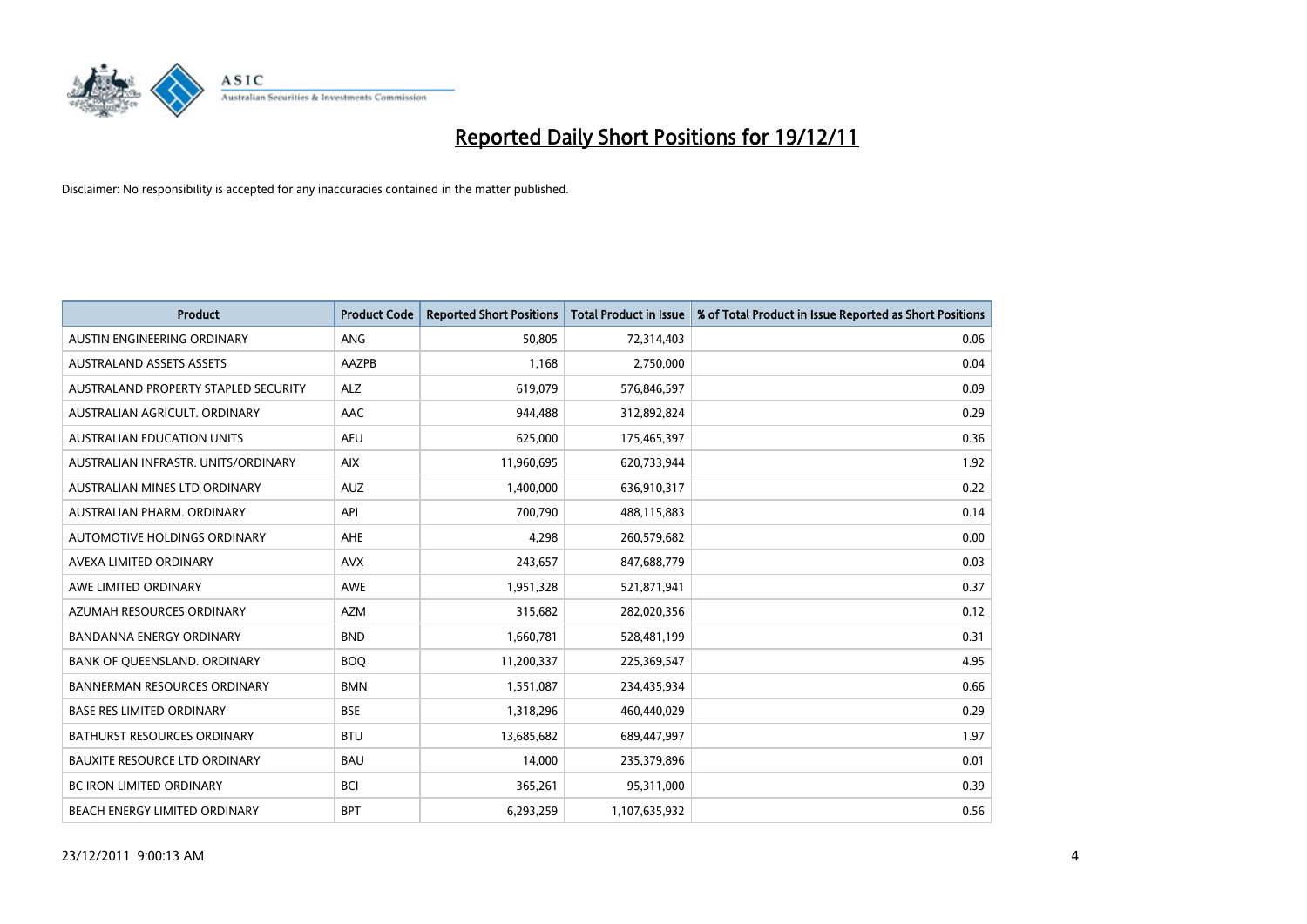

| <b>Product</b>                       | <b>Product Code</b> | <b>Reported Short Positions</b> | <b>Total Product in Issue</b> | % of Total Product in Issue Reported as Short Positions |
|--------------------------------------|---------------------|---------------------------------|-------------------------------|---------------------------------------------------------|
| BEADELL RESOURCE LTD ORDINARY        | <b>BDR</b>          | 4,485,347                       | 657,906,946                   | 0.67                                                    |
| BENDIGO AND ADELAIDE ORDINARY        | <b>BEN</b>          | 7,127,958                       | 365,831,662                   | 1.95                                                    |
| BERKELEY RESOURCES ORDINARY          | <b>BKY</b>          | 361,763                         | 174,298,273                   | 0.21                                                    |
| BETASHARES ASX RES ETF UNITS         | <b>ORE</b>          | 88,220                          | 4,219,665                     | 2.09                                                    |
| <b>BHP BILLITON LIMITED ORDINARY</b> | <b>BHP</b>          | 29,839,169                      | 3,211,496,105                 | 0.88                                                    |
| <b>BILLABONG ORDINARY</b>            | <b>BBG</b>          | 31,727,620                      | 255,102,103                   | 12.43                                                   |
| <b>BIONOMICS LIMITED ORDINARY</b>    | <b>BNO</b>          | 4,393                           | 344,751,779                   | 0.00                                                    |
| <b>BIOTA HOLDINGS ORDINARY</b>       | <b>BTA</b>          | 1,486,808                       | 181,703,711                   | 0.82                                                    |
| <b>BISALLOY STEEL ORDINARY</b>       | <b>BIS</b>          | 84,480                          | 216,455,965                   | 0.04                                                    |
| BKI INVESTMENT LTD ORDINARY          | BKI                 | 508                             | 425,549,573                   | 0.00                                                    |
| <b>BLACKTHORN RESOURCES ORDINARY</b> | <b>BTR</b>          | 35,848                          | 122,918,000                   | 0.03                                                    |
| <b>BLUESCOPE STEEL LTD ORDINARY</b>  | <b>BSL</b>          | 109,333,745                     | 2,700,192,934                 | 4.03                                                    |
| <b>BOART LONGYEAR ORDINARY</b>       | <b>BLY</b>          | 3,485,234                       | 461,163,412                   | 0.75                                                    |
| <b>BOOM LOGISTICS ORDINARY</b>       | <b>BOL</b>          | 337,999                         | 468,663,585                   | 0.07                                                    |
| BORAL LIMITED, ORDINARY              | <b>BLD</b>          | 26,415,796                      | 744,729,957                   | 3.54                                                    |
| BOTSWANA METALS LTD ORDINARY         | <b>BML</b>          | 7,000                           | 143,717,013                   | 0.00                                                    |
| <b>BOW ENERGY LIMITED ORDINARY</b>   | <b>BOW</b>          | 524,611                         | 361,926,672                   | 0.14                                                    |
| <b>BRADKEN LIMITED ORDINARY</b>      | <b>BKN</b>          | 2,392,245                       | 166,624,800                   | 1.41                                                    |
| <b>BRAMBLES LIMITED ORDINARY</b>     | <b>BXB</b>          | 13,116,412                      | 1,480,328,057                 | 0.85                                                    |
| <b>BREVILLE GROUP LTD ORDINARY</b>   | <b>BRG</b>          | 2.739                           | 130.095.322                   | 0.00                                                    |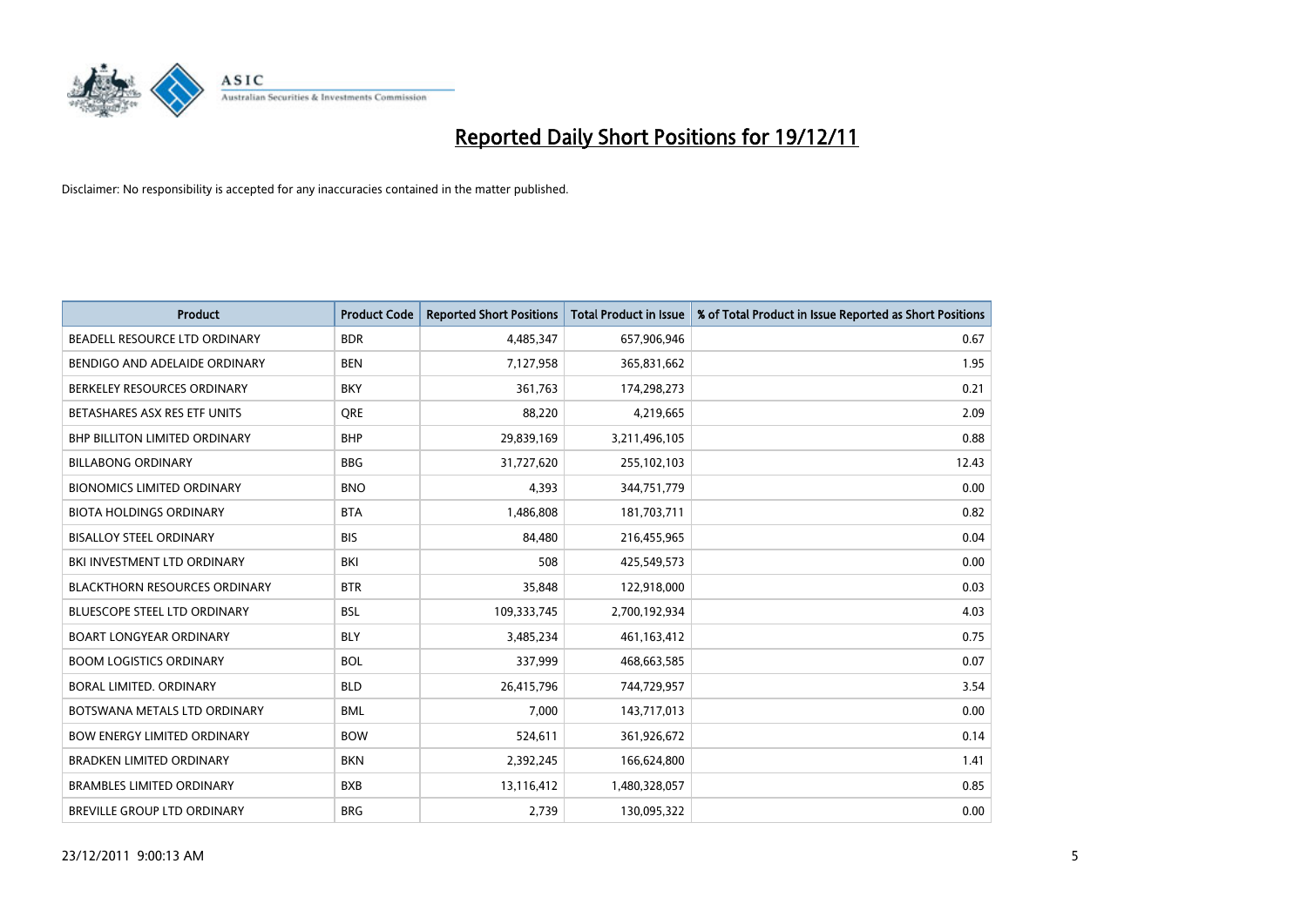

| <b>Product</b>                        | <b>Product Code</b> | <b>Reported Short Positions</b> | <b>Total Product in Issue</b> | % of Total Product in Issue Reported as Short Positions |
|---------------------------------------|---------------------|---------------------------------|-------------------------------|---------------------------------------------------------|
| <b>BRICKWORKS LIMITED ORDINARY</b>    | <b>BKW</b>          | 51,781                          | 147,567,333                   | 0.03                                                    |
| <b>BROCKMAN RESOURCES ORDINARY</b>    | <b>BRM</b>          | 112,289                         | 144,803,151                   | 0.07                                                    |
| BT INVESTMENT MNGMNT ORDINARY         | <b>BTT</b>          | 1,129,865                       | 267,906,977                   | 0.42                                                    |
| <b>BURU ENERGY ORDINARY</b>           | <b>BRU</b>          | 5,833,415                       | 214,625,477                   | 2.71                                                    |
| <b>BWP TRUST ORDINARY UNITS</b>       | <b>BWP</b>          | 513,879                         | 520,012,793                   | 0.10                                                    |
| CABCHARGE AUSTRALIA ORDINARY          | CAB                 | 535,154                         | 120,437,014                   | 0.44                                                    |
| <b>CALTEX AUSTRALIA ORDINARY</b>      | <b>CTX</b>          | 6,449,754                       | 270,000,000                   | 2.39                                                    |
| <b>CAMPBELL BROTHERS ORDINARY</b>     | <b>CPB</b>          | 708,947                         | 67,503,411                    | 1.05                                                    |
| CAPE LAMBERT RES LTD ORDINARY         | <b>CFE</b>          | 840,722                         | 688,108,792                   | 0.11                                                    |
| CAR PARK TECH LTD ORDINARY            | <b>CPZ</b>          | 9,212                           | 105,261,273                   | 0.01                                                    |
| CARABELLA RES LTD ORDINARY            | <b>CLR</b>          | 5,048                           | 123,101,882                   | 0.00                                                    |
| <b>CARBON ENERGY ORDINARY</b>         | <b>CNX</b>          | 488,176                         | 768,126,960                   | 0.06                                                    |
| <b>CARDNO LIMITED ORDINARY</b>        | CDD                 | 8,038                           | 112,883,692                   | 0.00                                                    |
| CARNARVON PETROLEUM ORDINARY          | <b>CVN</b>          | 1,740,339                       | 693,320,634                   | 0.25                                                    |
| <b>CARNEGIE WAVE ENERGY ORDINARY</b>  | <b>CWE</b>          | 83,000                          | 901,487,627                   | 0.01                                                    |
| CARPATHIAN RESOURCES ORDINARY         | <b>CPN</b>          | 75,000                          | 304,535,101                   | 0.02                                                    |
| CARPENTARIA EXP. LTD ORDINARY         | CAP                 | 9,777                           | 98,991,301                    | 0.01                                                    |
| CARSALES.COM LTD ORDINARY             | <b>CRZ</b>          | 12,859,462                      | 234,011,831                   | 5.49                                                    |
| <b>CASH CONVERTERS ORDINARY</b>       | CCV                 | 55,296                          | 379,761,025                   | 0.01                                                    |
| <b>CASPIAN OIL &amp; GAS ORDINARY</b> | <b>CIG</b>          | 50,000                          | 1,331,500,513                 | 0.00                                                    |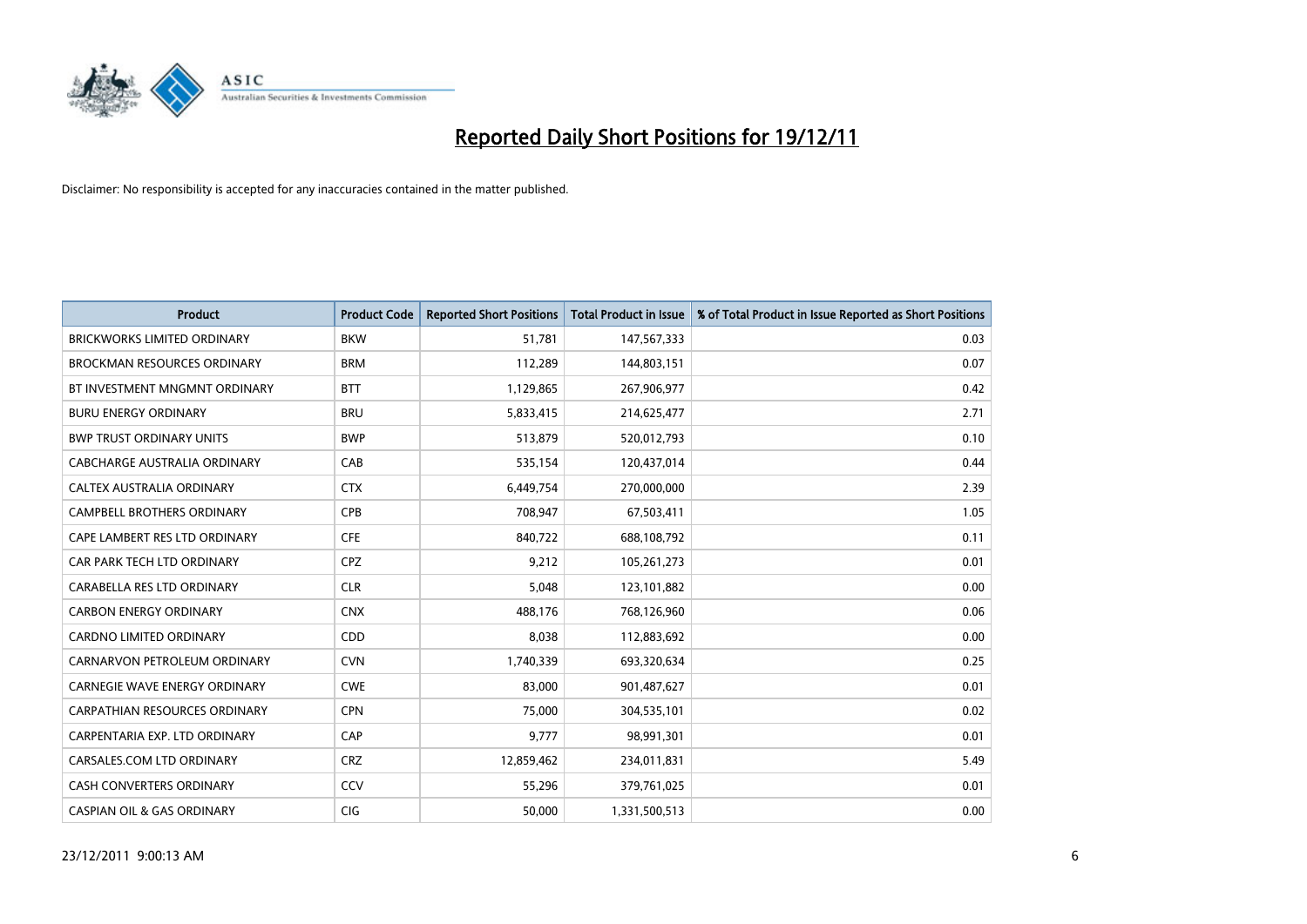

| <b>Product</b>                             | <b>Product Code</b> | <b>Reported Short Positions</b> | <b>Total Product in Issue</b> | % of Total Product in Issue Reported as Short Positions |
|--------------------------------------------|---------------------|---------------------------------|-------------------------------|---------------------------------------------------------|
| <b>CELLNET GROUP ORDINARY</b>              | <b>CLT</b>          | 1,342                           | 60,978,107                    | 0.00                                                    |
| CENTRAL PETROLEUM ORDINARY                 | <b>CTP</b>          | 11,455                          | 1,073,304,842                 | 0.00                                                    |
| <b>CENTRO PROPERTIES UNITS/ORD STAPLED</b> | <b>CNP</b>          | 2,537                           | 972,414,514                   | 0.00                                                    |
| CENTRO RETAIL AUST ORD/UNIT STAPLED SEC    | <b>CRF</b>          | 690,563                         | 1,340,723,189                 | 0.05                                                    |
| CENTRO RETAIL GROUP STAPLED SECURITIES     | <b>CER</b>          | 452,940                         | 2,286,399,424                 | 0.02                                                    |
| <b>CERAMIC FUEL CELLS ORDINARY</b>         | <b>CFU</b>          | 357,428                         | 1,366,298,863                 | 0.03                                                    |
| <b>CFS RETAIL PROPERTY UNITS</b>           | <b>CFX</b>          | 86,233,870                      | 2,839,591,911                 | 3.04                                                    |
| <b>CHALICE GOLD MINES ORDINARY</b>         | <b>CHN</b>          | 200                             | 250,030,886                   | 0.00                                                    |
| CHALLENGER DIV.PRO. STAPLED UNITS          | <b>CDI</b>          | 96,520                          | 883,903,667                   | 0.00                                                    |
| <b>CHALLENGER INFRAST, STAPLED UNITS</b>   | <b>CIF</b>          | 45,571                          | 316,223,785                   | 0.01                                                    |
| <b>CHALLENGER LIMITED ORDINARY</b>         | <b>CGF</b>          | 7,147,200                       | 552,513,723                   | 1.29                                                    |
| <b>CHANDLER MACLEOD LTD ORDINARY</b>       | <b>CMG</b>          | 11,970                          | 466,466,720                   | 0.00                                                    |
| CHARTER HALL GROUP STAPLED US PROHIBIT.    | <b>CHC</b>          | 203,029                         | 308,040,283                   | 0.06                                                    |
| <b>CHARTER HALL OFFICE UNIT</b>            | CQO                 | 6,516,413                       | 493,319,730                   | 1.31                                                    |
| <b>CHARTER HALL RETAIL UNITS</b>           | <b>COR</b>          | 1,796,421                       | 299,628,571                   | 0.61                                                    |
| <b>CHORUS LIMITED ORDINARY</b>             | <b>CNU</b>          | 1,564,318                       | 385,082,123                   | 0.39                                                    |
| CITIGOLD CORP LTD ORDINARY                 | <b>CTO</b>          | 1,582,665                       | 1,105,078,301                 | 0.14                                                    |
| CLINUVEL PHARMACEUT. ORDINARY              | <b>CUV</b>          | 4,127                           | 30,844,206                    | 0.01                                                    |
| <b>CLOUGH LIMITED ORDINARY</b>             | <b>CLO</b>          | 127,013                         | 769,416,269                   | 0.02                                                    |
| COAL OF AFRICA LTD ORDINARY                | <b>CZA</b>          | 432.900                         | 662,284,573                   | 0.06                                                    |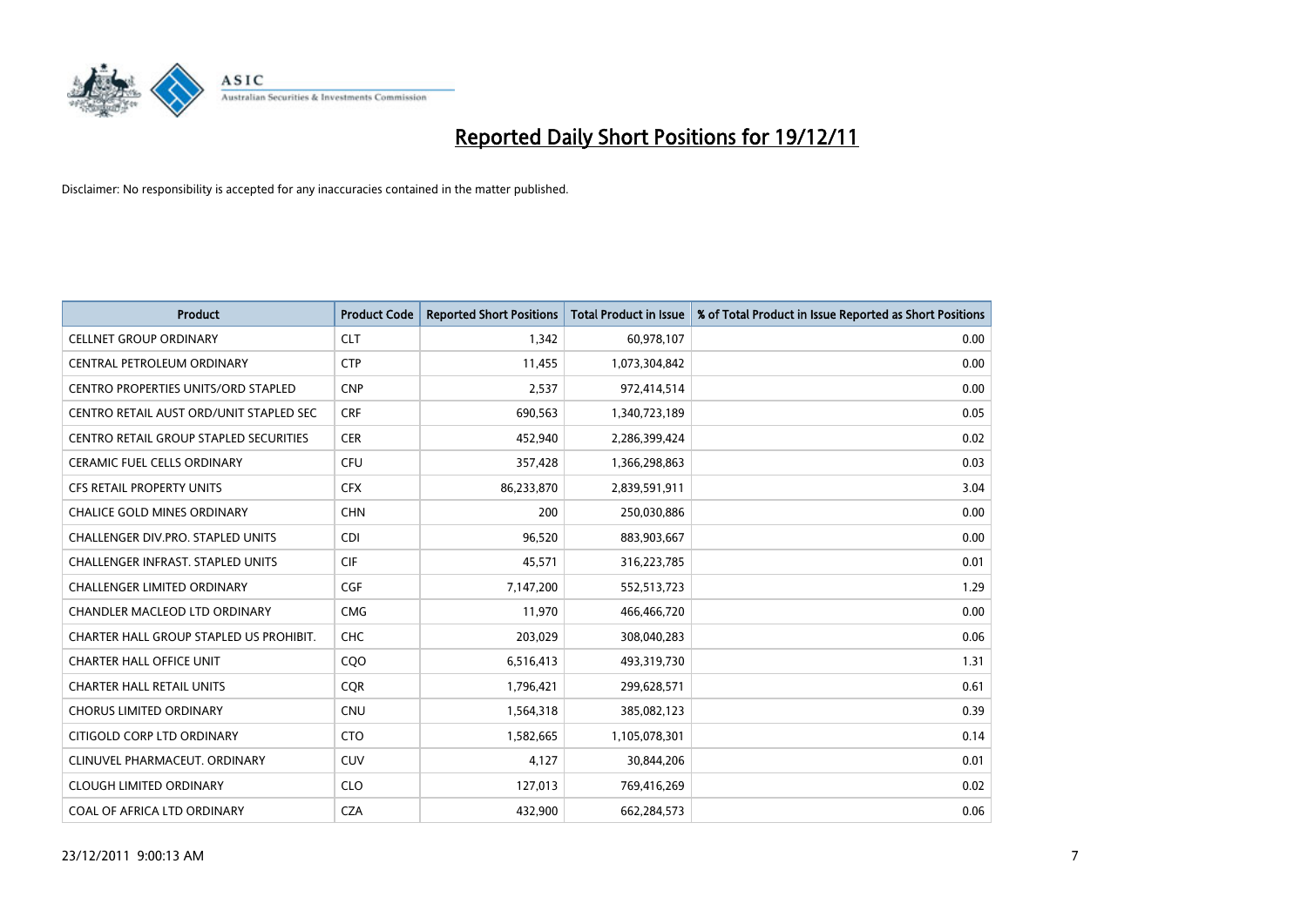

| <b>Product</b>                          | <b>Product Code</b> | <b>Reported Short Positions</b> | <b>Total Product in Issue</b> | % of Total Product in Issue Reported as Short Positions |
|-----------------------------------------|---------------------|---------------------------------|-------------------------------|---------------------------------------------------------|
| <b>COALSPUR MINES LTD ORDINARY</b>      | <b>CPL</b>          | 1,015,778                       | 579,768,744                   | 0.17                                                    |
| COBAR CONSOLIDATED ORDINARY             | CCU                 | 2,861                           | 205,783,037                   | 0.00                                                    |
| COCA-COLA AMATIL ORDINARY               | <b>CCL</b>          | 11,912,065                      | 759,567,552                   | 1.53                                                    |
| COCHLEAR LIMITED ORDINARY               | <b>COH</b>          | 3,591,245                       | 56,902,433                    | 6.32                                                    |
| <b>COCKATOO COAL ORDINARY</b>           | <b>COK</b>          | 7,111,904                       | 1,016,196,908                 | 0.69                                                    |
| COFFEY INTERNATIONAL ORDINARY           | <b>COF</b>          | 6,195                           | 239,260,027                   | 0.00                                                    |
| <b>COKAL LTD ORDINARY</b>               | <b>CKA</b>          | 412,719                         | 149,245,134                   | 0.27                                                    |
| COMMONWEALTH BANK, ORDINARY             | <b>CBA</b>          | 33,217,031                      | 1,581,280,593                 | 2.08                                                    |
| COMMONWEALTH PROP ORDINARY UNITS        | <b>CPA</b>          | 25,225,818                      | 2,458,123,552                 | 1.01                                                    |
| <b>COMPASS RESOURCES ORDINARY</b>       | <b>CMR</b>          | 115,000                         | 1,403,744,100                 | 0.00                                                    |
| COMPUTERSHARE LTD ORDINARY              | <b>CPU</b>          | 5,746,605                       | 555,664,059                   | 1.02                                                    |
| CONSOLIDATED MEDIA, ORDINARY            | <b>CMI</b>          | 1,542,835                       | 561,834,996                   | 0.27                                                    |
| CONTANGO MICROCAP ORDINARY              | <b>CTN</b>          | 7,500                           | 147,467,406                   | 0.01                                                    |
| CONTINENTAL COAL LTD ORDINARY           | <b>CCC</b>          | 47,435                          | 399,224,054                   | 0.01                                                    |
| <b>COOPER ENERGY LTD ORDINARY</b>       | COE                 | 1,858,594                       | 292,576,001                   | 0.64                                                    |
| COPPER STRIKE LTD ORDINARY              | <b>CSE</b>          | 714                             | 129,455,571                   | 0.00                                                    |
| <b>CORDLIFE LIMITED ORDINARY</b>        | CBB                 |                                 | 150,887,354                   | 0.00                                                    |
| <b>CREDIT CORP GROUP ORDINARY</b>       | <b>CCP</b>          | 20,257                          | 45,571,114                    | 0.05                                                    |
| <b>CROMWELL PROP STAPLED SECURITIES</b> | <b>CMW</b>          | 420,748                         | 968,904,031                   | 0.04                                                    |
| <b>CROWN LIMITED ORDINARY</b>           | <b>CWN</b>          | 2,049,454                       | 728,394,185                   | 0.28                                                    |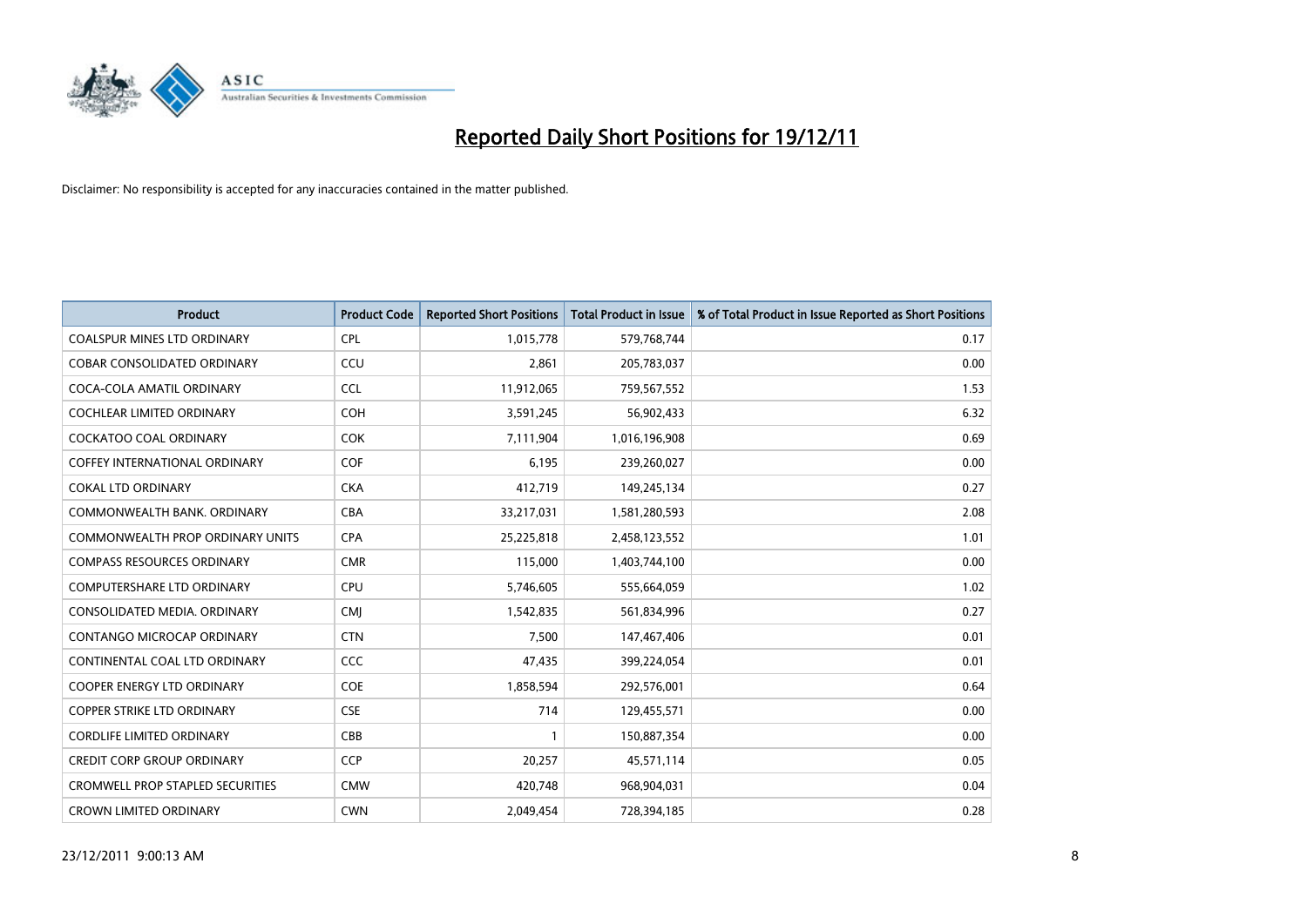

| <b>Product</b>                       | <b>Product Code</b> | <b>Reported Short Positions</b> | <b>Total Product in Issue</b> | % of Total Product in Issue Reported as Short Positions |
|--------------------------------------|---------------------|---------------------------------|-------------------------------|---------------------------------------------------------|
| <b>CSG LIMITED ORDINARY</b>          | CSV                 | 547,228                         | 282,567,499                   | 0.20                                                    |
| <b>CSL LIMITED ORDINARY</b>          | <b>CSL</b>          | 6,021,206                       | 523,403,301                   | 1.15                                                    |
| <b>CSR LIMITED ORDINARY</b>          | <b>CSR</b>          | 11,079,747                      | 506,000,315                   | 2.18                                                    |
| <b>CUDECO LIMITED ORDINARY</b>       | CDU                 | 2,470,166                       | 159,849,865                   | 1.55                                                    |
| DART ENERGY LTD ORDINARY             | <b>DTE</b>          | 5,526,016                       | 734,931,470                   | 0.76                                                    |
| DAVID JONES LIMITED ORDINARY         | <b>DJS</b>          | 51,386,449                      | 524,940,325                   | 9.77                                                    |
| <b>DECMIL GROUP LIMITED ORDINARY</b> | <b>DCG</b>          | 209,976                         | 155,197,858                   | 0.13                                                    |
| DEEP YELLOW LIMITED ORDINARY         | <b>DYL</b>          | 15,876                          | 1,128,736,403                 | 0.00                                                    |
| DEVINE LIMITED ORDINARY              | <b>DVN</b>          | 1,011                           | 158,730,556                   | 0.00                                                    |
| DEXUS PROPERTY GROUP STAPLED UNITS   | <b>DXS</b>          | 20,148,295                      | 4,839,024,176                 | 0.40                                                    |
| DISCOVERY METALS LTD ORDINARY        | <b>DML</b>          | 8,639,643                       | 440,128,231                   | 1.97                                                    |
| DOMINO PIZZA ENTERPR ORDINARY        | <b>DMP</b>          | 41,384                          | 69,174,674                    | 0.06                                                    |
| DOWNER EDI LIMITED ORDINARY          | <b>DOW</b>          | 2,565,595                       | 429,100,296                   | 0.59                                                    |
| DRAGON MINING LTD ORDINARY           | <b>DRA</b>          | 8,000                           | 75,170,613                    | 0.01                                                    |
| DRILLSEARCH ENERGY ORDINARY          | <b>DLS</b>          | 41,478                          | 305,176,742                   | 0.01                                                    |
| DUET GROUP STAPLED US PROHIBIT.      | <b>DUE</b>          | 9,880,815                       | 1,091,628,341                 | 0.92                                                    |
| DULUXGROUP LIMITED ORDINARY          | <b>DLX</b>          | 11,323,401                      | 367,456,259                   | 3.08                                                    |
| <b>DWS LTD ORDINARY</b>              | <b>DWS</b>          | 2,500                           | 132,362,763                   | 0.00                                                    |
| ECHO ENTERTAINMENT ORDINARY          | <b>EGP</b>          | 3,239,202                       | 688,019,737                   | 0.45                                                    |
| ELDERS LIMITED ORDINARY              | <b>ELD</b>          | 16,009,596                      | 448,598,480                   | 3.56                                                    |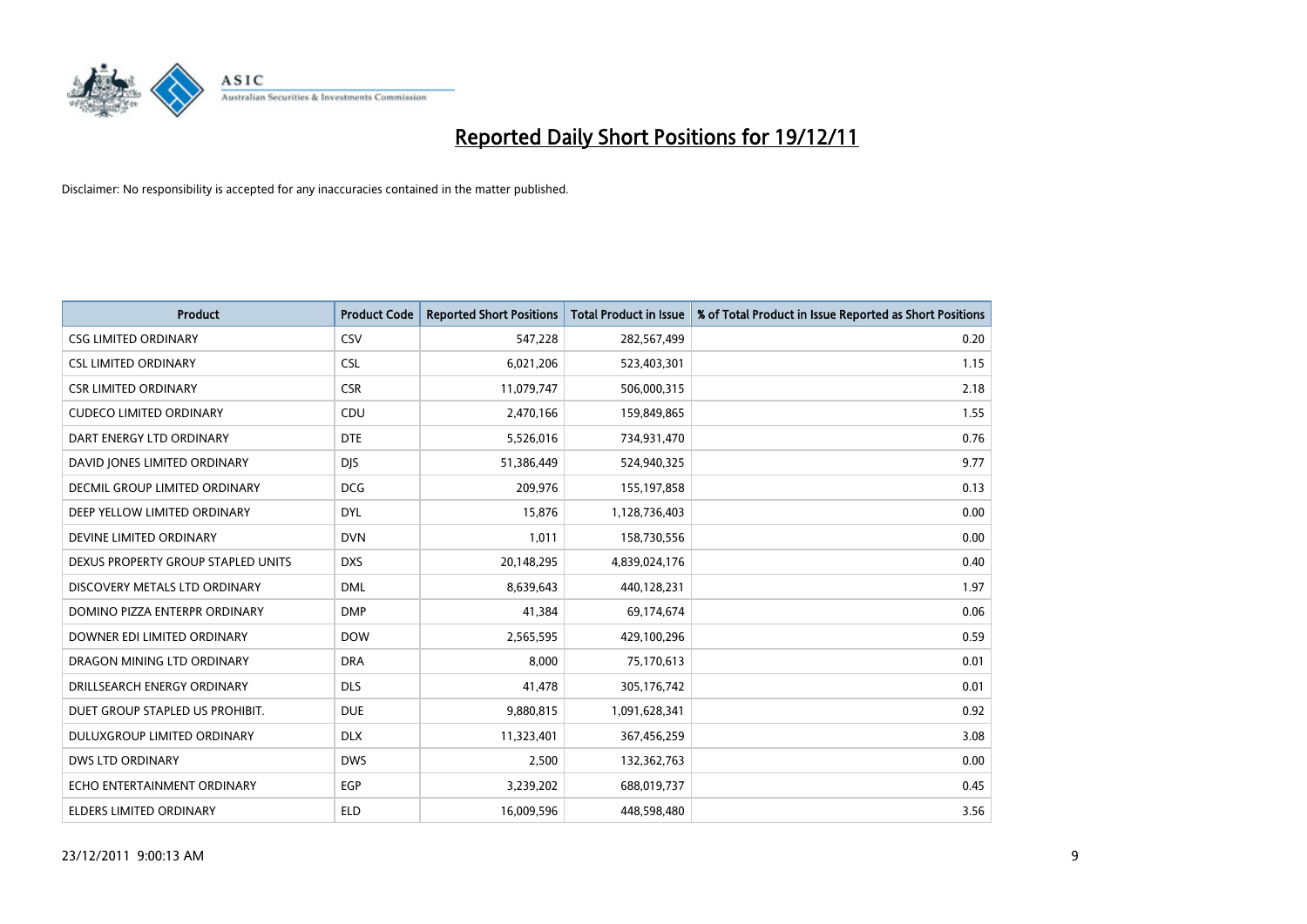

| <b>Product</b>                        | <b>Product Code</b> | <b>Reported Short Positions</b> | <b>Total Product in Issue</b> | % of Total Product in Issue Reported as Short Positions |
|---------------------------------------|---------------------|---------------------------------|-------------------------------|---------------------------------------------------------|
| ELDORADO GOLD CORP CDI 1:1            | EAU                 | 36,067                          | 9,406,121                     | 0.38                                                    |
| ELEMENTAL MINERALS ORDINARY           | <b>ELM</b>          | 478,047                         | 224,948,825                   | 0.20                                                    |
| ELEMENTOS LIMITED ORDINARY            | <b>ELT</b>          | 16                              | 77,068,979                    | 0.00                                                    |
| ELIXIR PETROLEUM LTD ORDINARY         | <b>EXR</b>          | 324,400                         | 217,288,472                   | 0.15                                                    |
| <b>EMECO HOLDINGS ORDINARY</b>        | <b>EHL</b>          | 1,305,314                       | 631,237,586                   | 0.22                                                    |
| <b>EMMERSON RESOURCES ORDINARY</b>    | <b>ERM</b>          | 64.804                          | 257,244,302                   | 0.03                                                    |
| <b>ENDEAVOUR MIN CORP CDI 1:1</b>     | <b>EVR</b>          | 451,823                         | 129,341,319                   | 0.34                                                    |
| ENERGY RESOURCES ORDINARY 'A'         | <b>ERA</b>          | 3,328,632                       | 517,725,062                   | 0.64                                                    |
| <b>ENERGY WORLD CORPOR, ORDINARY</b>  | <b>EWC</b>          | 19,218,449                      | 1,734,166,672                 | 1.11                                                    |
| <b>ENTEK ENERGY LTD ORDINARY</b>      | <b>ETE</b>          | 489,903                         | 510,657,387                   | 0.10                                                    |
| ENTELLECT LIMITED ORDINARY            | <b>ESN</b>          | 464,050                         | 985,337,932                   | 0.05                                                    |
| <b>ENVESTRA LIMITED ORDINARY</b>      | <b>ENV</b>          | 2,583,937                       | 1,547,890,032                 | 0.16                                                    |
| EVOLUTION MINING LTD ORDINARY         | <b>EVN</b>          | 2,065,827                       | 700,995,107                   | 0.28                                                    |
| EXOMA ENERGY LIMITED ORDINARY         | <b>EXE</b>          | 281,678                         | 417,357,759                   | 0.07                                                    |
| <b>EXTRACT RESOURCES ORDINARY</b>     | EXT                 | 1,089,152                       | 251,159,163                   | 0.42                                                    |
| FAIRFAX MEDIA LTD ORDINARY            | <b>FXI</b>          | 294,963,509                     | 2,351,955,725                 | 12.54                                                   |
| FANTASTIC HOLDINGS ORDINARY           | <b>FAN</b>          | 1,220                           | 102,739,538                   | 0.00                                                    |
| <b>FAR LTD ORDINARY</b>               | <b>FAR</b>          | 21,000,000                      | 2,095,368,422                 | 1.00                                                    |
| FISHER & PAYKEL APP. ORDINARY         | <b>FPA</b>          | 128,298                         | 724,235,162                   | 0.02                                                    |
| FKP PROPERTY GROUP STAPLED SECURITIES | <b>FKP</b>          | 22,680,499                      | 1,197,968,723                 | 1.87                                                    |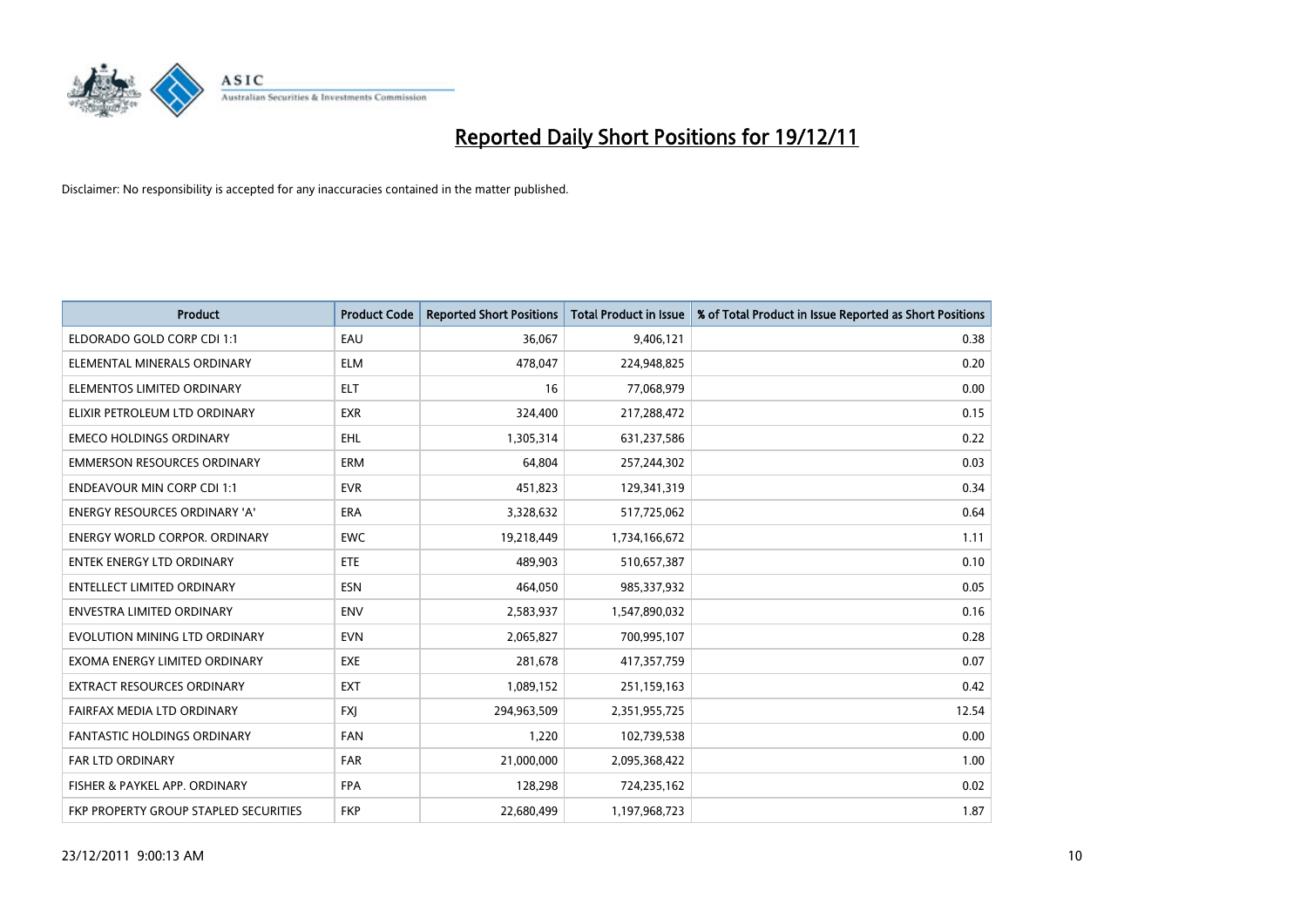

| <b>Product</b>                       | <b>Product Code</b> | <b>Reported Short Positions</b> | <b>Total Product in Issue</b> | % of Total Product in Issue Reported as Short Positions |
|--------------------------------------|---------------------|---------------------------------|-------------------------------|---------------------------------------------------------|
| FLEETWOOD CORP ORDINARY              | <b>FWD</b>          | 257,953                         | 58,850,214                    | 0.45                                                    |
| FLETCHER BUILDING ORDINARY           | <b>FBU</b>          | 9,615,970                       | 680,739,504                   | 1.40                                                    |
| <b>FLEXIGROUP LIMITED ORDINARY</b>   | <b>FXL</b>          | 64,546                          | 279,268,329                   | 0.02                                                    |
| <b>FLIGHT CENTRE ORDINARY</b>        | <b>FLT</b>          | 9,675,772                       | 99,997,851                    | 9.66                                                    |
| <b>FLINDERS MINES LTD ORDINARY</b>   | <b>FMS</b>          | 22,596,154                      | 1,821,300,404                 | 1.24                                                    |
| <b>FOCUS MINERALS LTD ORDINARY</b>   | <b>FML</b>          | 1,360,900                       | 4,320,773,701                 | 0.02                                                    |
| <b>FORGE GROUP LIMITED ORDINARY</b>  | FGE                 | 116,667                         | 83,429,014                    | 0.13                                                    |
| FORTE ENERGY NL ORDINARY             | <b>FTE</b>          | 2,667,039                       | 695,589,311                   | 0.38                                                    |
| <b>FORTESCUE METALS GRP ORDINARY</b> | <b>FMG</b>          | 60,942,624                      | 3,113,798,659                 | 1.91                                                    |
| <b>FOSTER'S GROUP ORDINARY</b>       | FGL                 | 7,070,220                       | 1,943,687,095                 | 0.36                                                    |
| <b>FUNTASTIC LIMITED ORDINARY</b>    | <b>FUN</b>          | 322,528                         | 340,997,682                   | 0.09                                                    |
| G.U.D. HOLDINGS ORDINARY             | GUD                 | 483,031                         | 70,107,387                    | 0.67                                                    |
| <b>GALAXY RESOURCES ORDINARY</b>     | <b>GXY</b>          | 2,889,088                       | 323,327,000                   | 0.88                                                    |
| <b>GEODYNAMICS LIMITED ORDINARY</b>  | GDY                 | 34,226                          | 338,200,845                   | 0.01                                                    |
| <b>GINDALBIE METALS LTD ORDINARY</b> | <b>GBG</b>          | 26,665,825                      | 1,135,565,349                 | 2.36                                                    |
| <b>GLOBAL MINING ORDINARY</b>        | <b>GMI</b>          | 8,951                           | 183,235,535                   | 0.00                                                    |
| <b>GLOUCESTER COAL ORDINARY</b>      | GCL                 | 630,061                         | 202,905,967                   | 0.30                                                    |
| <b>GME RESOURCES LTD ORDINARY</b>    | <b>GME</b>          | 800                             | 322,635,902                   | 0.00                                                    |
| <b>GOLD ROAD RES LTD ORDINARY</b>    | <b>GOR</b>          | 206,254                         | 389,650,665                   | 0.05                                                    |
| <b>GOLDEN WEST RESOURCE ORDINARY</b> | <b>GWR</b>          | 1,617                           | 192,082,567                   | 0.00                                                    |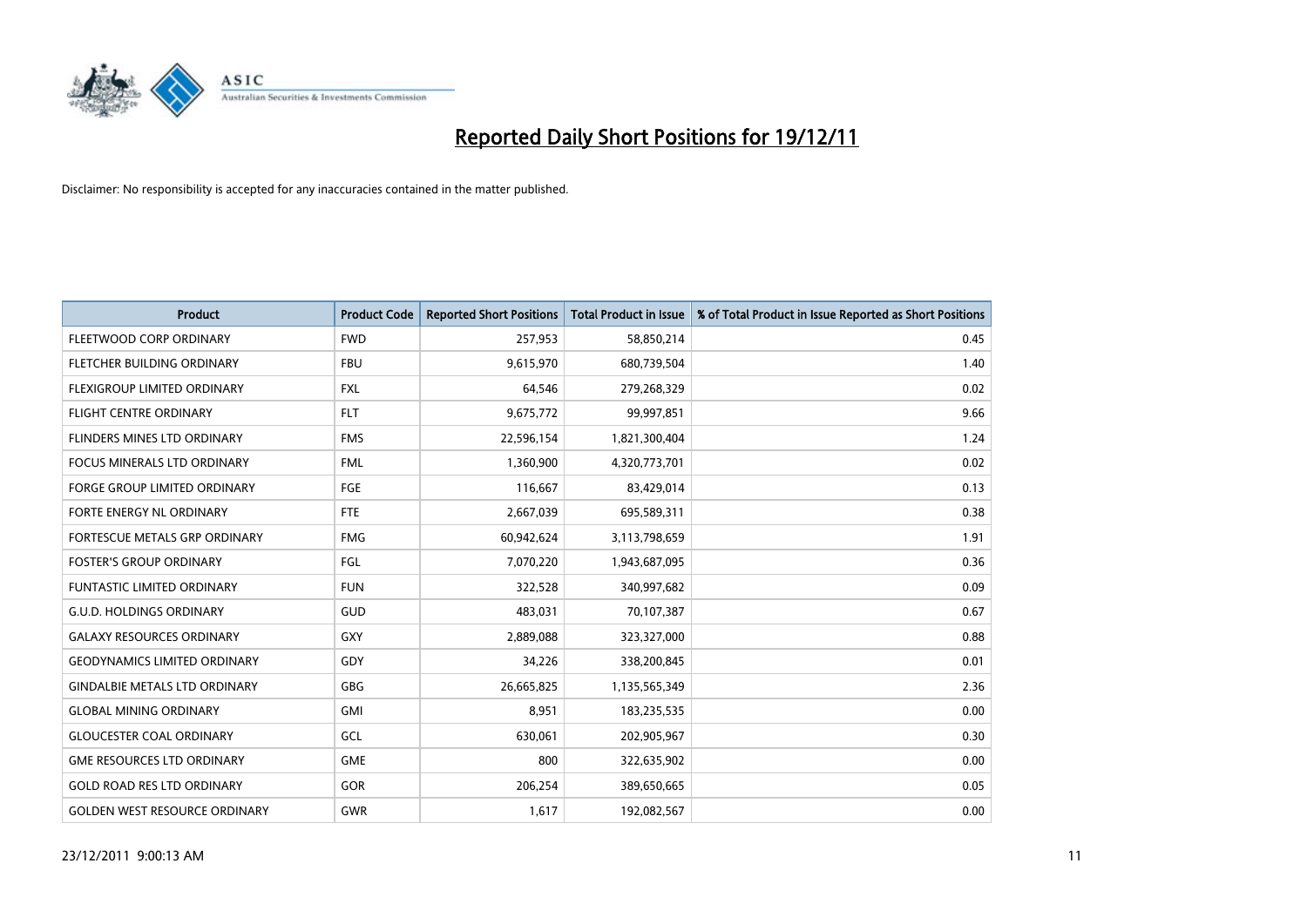

| <b>Product</b>                            | <b>Product Code</b> | <b>Reported Short Positions</b> | <b>Total Product in Issue</b> | % of Total Product in Issue Reported as Short Positions |
|-------------------------------------------|---------------------|---------------------------------|-------------------------------|---------------------------------------------------------|
| <b>GOODMAN FIELDER, ORDINARY</b>          | <b>GFF</b>          | 70,940,182                      | 1,955,559,207                 | 3.60                                                    |
| <b>GOODMAN GROUP STAPLED US PROHIBIT.</b> | <b>GMG</b>          | 26,858,004                      | 7,394,907,651                 | 0.35                                                    |
| <b>GPT GROUP STAPLED SEC.</b>             | <b>GPT</b>          | 24,940,049                      | 1,817,396,432                 | 1.36                                                    |
| <b>GRAINCORP LIMITED A CLASS ORDINARY</b> | <b>GNC</b>          | 630,912                         | 198,318,900                   | 0.30                                                    |
| <b>GRANGE RESOURCES, ORDINARY</b>         | <b>GRR</b>          | 502,674                         | 1,153,937,134                 | 0.04                                                    |
| <b>GREENCAP LIMITED ORDINARY</b>          | GCG                 |                                 | 262,515,385                   | 0.00                                                    |
| <b>GREENLAND MIN EN LTD ORDINARY</b>      | GGG                 | 3,223,217                       | 410,407,582                   | 0.77                                                    |
| <b>GRYPHON MINERALS LTD ORDINARY</b>      | GRY                 | 1,692,492                       | 348,164,983                   | 0.48                                                    |
| <b>GUILDFORD COAL LTD ORDINARY</b>        | <b>GUF</b>          | 1,397,696                       | 230,523,734                   | 0.60                                                    |
| <b>GUINNESS PEAT GROUP. CDI 1:1</b>       | <b>GPG</b>          | 54                              | 282,655,688                   | 0.00                                                    |
| <b>GUNNS LIMITED ORDINARY</b>             | <b>GNS</b>          | 35,471,636                      | 848,401,559                   | 4.17                                                    |
| <b>GWA GROUP LTD ORDINARY</b>             | <b>GWA</b>          | 12,153,997                      | 301,525,014                   | 4.04                                                    |
| HARVEY NORMAN ORDINARY                    | <b>HVN</b>          | 50,941,371                      | 1,062,316,784                 | 4.80                                                    |
| HASTIE GROUP LIMITED ORDINARY             | <b>HST</b>          | 212,866                         | 137,353,504                   | 0.14                                                    |
| HASTINGS DIVERSIFIED STAPLED SECURITY     | <b>HDF</b>          | 3,173,695                       | 530,001,072                   | 0.60                                                    |
| HEARTWARE INT INC CDI 35:1                | <b>HIN</b>          | 272,008                         | 43,772,855                    | 0.62                                                    |
| <b>HENDERSON GROUP CDI 1:1</b>            | <b>HGG</b>          | 11,442,583                      | 668,374,277                   | 1.69                                                    |
| HFA HOLDINGS LIMITED ORDINARY             | <b>HFA</b>          | 16,273                          | 117,332,831                   | 0.01                                                    |
| <b>HIGHLANDS PACIFIC ORDINARY</b>         | <b>HIG</b>          | 2,416,464                       | 686,082,148                   | 0.35                                                    |
| HILLGROVE RES LTD ORDINARY                | <b>HGO</b>          | 6,619,083                       | 793,698,575                   | 0.82                                                    |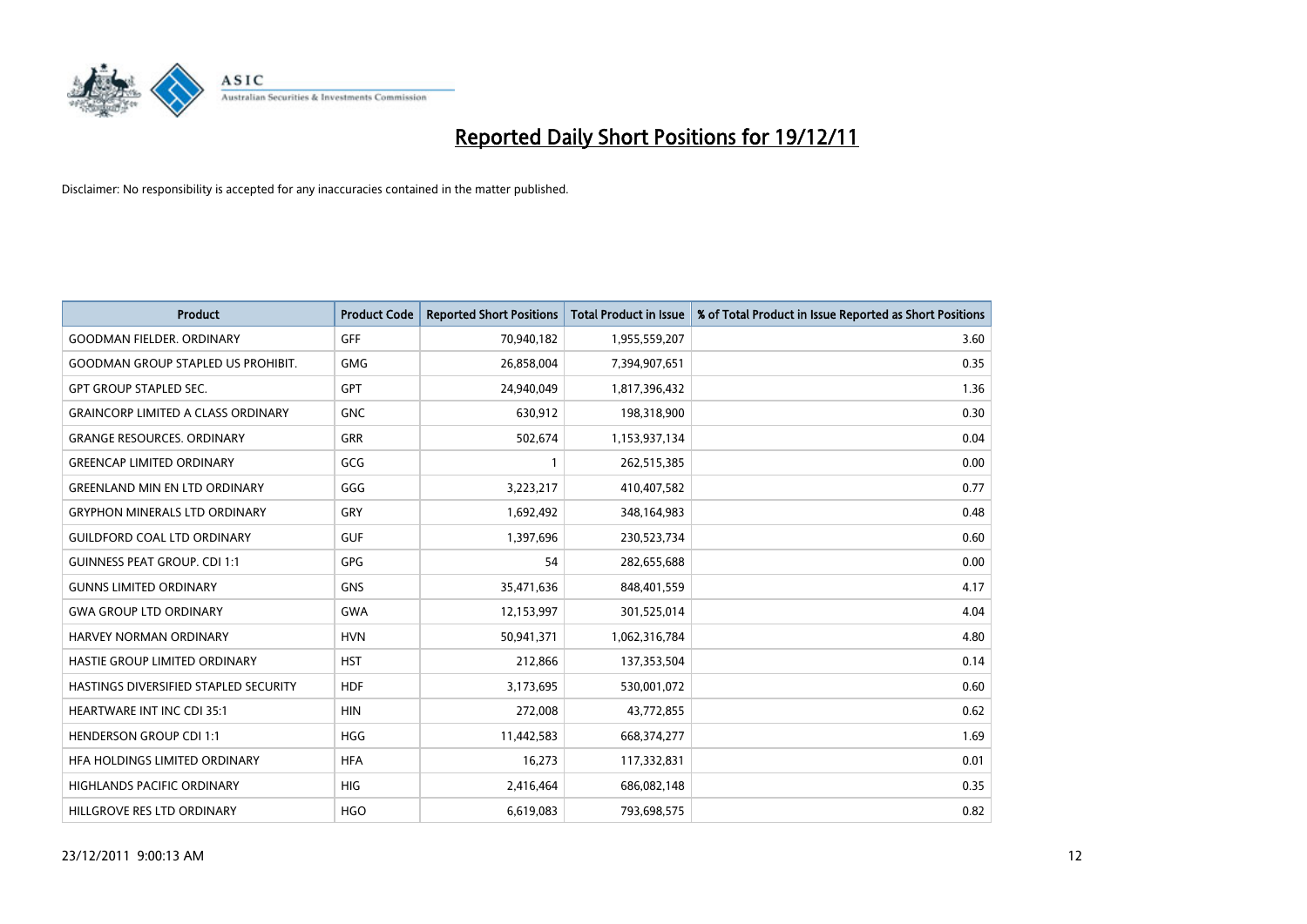

| <b>Product</b>                                | <b>Product Code</b> | <b>Reported Short Positions</b> | <b>Total Product in Issue</b> | % of Total Product in Issue Reported as Short Positions |
|-----------------------------------------------|---------------------|---------------------------------|-------------------------------|---------------------------------------------------------|
| <b>HILLS HOLDINGS LTD ORDINARY</b>            | <b>HIL</b>          | 3,941,214                       | 247,051,631                   | 1.58                                                    |
| HORIZON OIL LIMITED ORDINARY                  | <b>HZN</b>          | 19,153,596                      | 1,130,811,515                 | 1.69                                                    |
| HUNNU COAL LIMITED ORDINARY                   | <b>HUN</b>          | 14.613                          | 218,565,002                   | 0.00                                                    |
| ICON ENERGY LIMITED ORDINARY                  | <b>ICN</b>          | 2,730                           | 469,301,394                   | 0.00                                                    |
| <b>IINET LIMITED ORDINARY</b>                 | <b>IIN</b>          | 138,605                         | 148,654,401                   | 0.09                                                    |
| <b>ILUKA RESOURCES ORDINARY</b>               | ILU                 | 14,226,148                      | 418,700,517                   | 3.40                                                    |
| <b>IMDEX LIMITED ORDINARY</b>                 | <b>IMD</b>          | 1,651,709                       | 204,447,435                   | 0.81                                                    |
| IMF (AUSTRALIA) LTD ORDINARY                  | <b>IMF</b>          | 330,821                         | 123,828,193                   | 0.26                                                    |
| IMX RESOURCES LTD ORDINARY                    | <b>IXR</b>          | 20,000                          | 262,612,803                   | 0.01                                                    |
| <b>INCITEC PIVOT ORDINARY</b>                 | IPL                 | 2,357,423                       | 1,628,730,107                 | 0.13                                                    |
| <b>INDEPENDENCE GROUP ORDINARY</b>            | <b>IGO</b>          | 4,916,567                       | 202,907,135                   | 2.42                                                    |
| <b>INDOPHIL RESOURCES ORDINARY</b>            | <b>IRN</b>          | 1,410,932                       | 995,437,860                   | 0.14                                                    |
| <b>INDUSTREA LIMITED ORDINARY</b>             | IDL                 | 1,122,056                       | 368,992,435                   | 0.30                                                    |
| <b>INFIGEN ENERGY STAPLED SECURITIES</b>      | <b>IFN</b>          | 5,301,952                       | 762,265,972                   | 0.70                                                    |
| ING RE COM GROUP STAPLED SECURITIES           | ILF.                | 3,583                           | 441,029,194                   | 0.00                                                    |
| INSURANCE AUSTRALIA ORDINARY                  | IAG                 | 7,190,378                       | 2,079,034,021                 | 0.32                                                    |
| <b>INTEGRA MINING LTD, ORDINARY</b>           | <b>IGR</b>          | 6,607,791                       | 843,843,881                   | 0.79                                                    |
| <b>INTREPID MINES ORDINARY</b>                | <b>IAU</b>          | 8,730,045                       | 523,708,201                   | 1.67                                                    |
| <b>INVESTA OFFICE FUND STAPLED SECURITIES</b> | <b>IOF</b>          | 9,693,900                       | 2,657,463,999                 | 0.36                                                    |
| <b>INVOCARE LIMITED ORDINARY</b>              | <b>IVC</b>          | 1,772,900                       | 110,030,298                   | 1.60                                                    |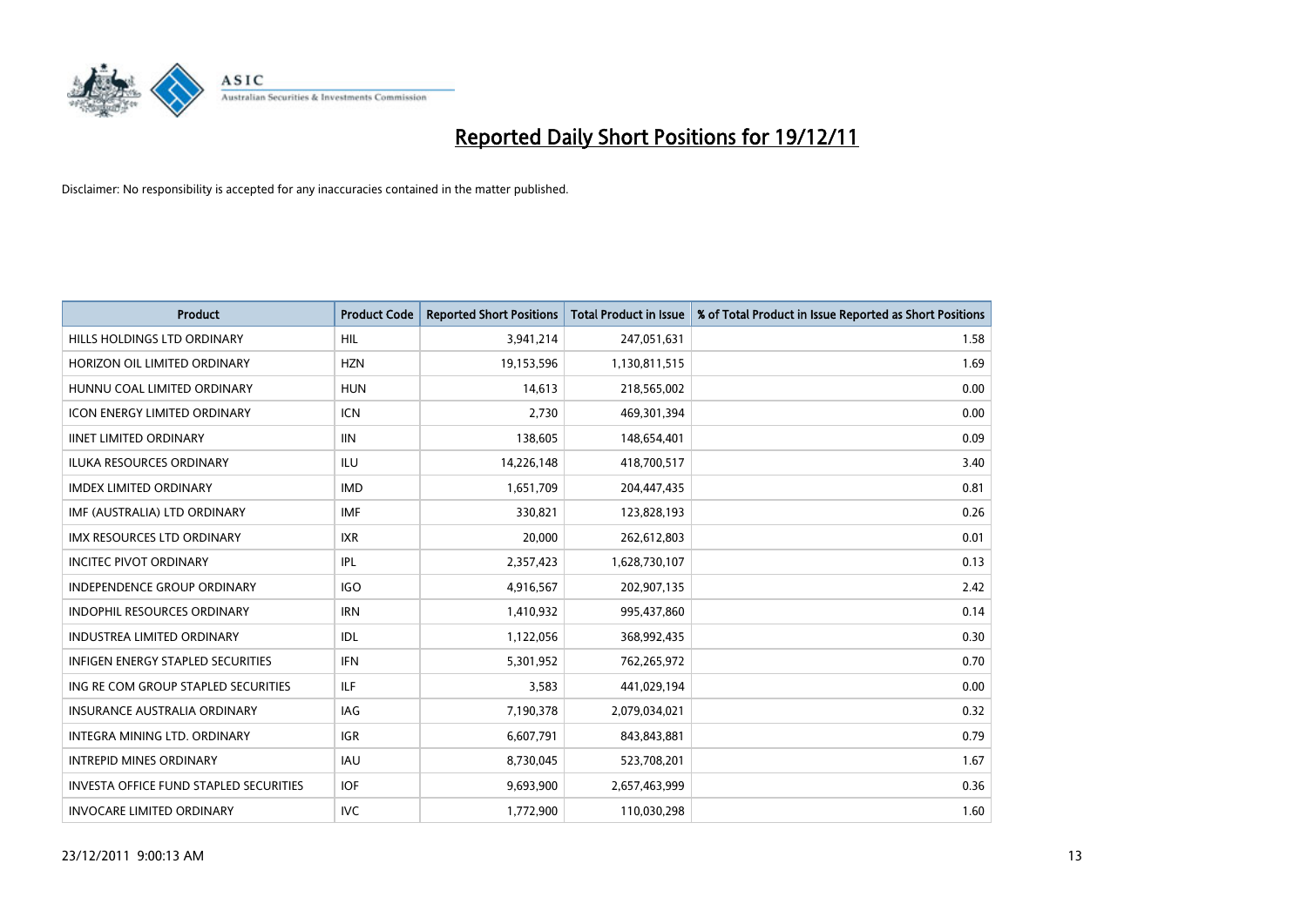

| <b>Product</b>                                  | <b>Product Code</b> | <b>Reported Short Positions</b> | <b>Total Product in Issue</b> | % of Total Product in Issue Reported as Short Positions |
|-------------------------------------------------|---------------------|---------------------------------|-------------------------------|---------------------------------------------------------|
| <b>ION LIMITED ORDINARY</b>                     | <b>ION</b>          | 164,453                         | 256,365,105                   | 0.06                                                    |
| <b>IOOF HOLDINGS LTD ORDINARY</b>               | IFL                 | 722,195                         | 229,794,395                   | 0.31                                                    |
| <b>IRESS MARKET TECH. ORDINARY</b>              | <b>IRE</b>          | 1,445,416                       | 127,036,010                   | 1.13                                                    |
| <b>IRON ORE HOLDINGS ORDINARY</b>               | <b>IOH</b>          | 39,188                          | 166,087,005                   | 0.02                                                    |
| ISHARES MSCI AUS 200 ISHARES MSCI AUS 200       | <b>IOZ</b>          | 74,076                          | 2,701,394                     | 2.74                                                    |
| ISHARES MSCI EM MKTS CDI 1:1                    | IEM                 | 22,011                          | 425,700,000                   | 0.01                                                    |
| ISHARES S&P HIGH DIV ISHARES S&P HIGH DIV       | <b>IHD</b>          | 100,000                         | 2,301,253                     | 4.35                                                    |
| ISHARES SMALL ORDS ISHARES SMALL ORDS           | <b>ISO</b>          | 935,643                         | 5,401,916                     | 17.32                                                   |
| <b>IVANHOE AUSTRALIA ORDINARY</b>               | <b>IVA</b>          | 1,267,379                       | 552,011,545                   | 0.22                                                    |
| <b>JAMES HARDIE INDUST CHESS DEPOSITARY INT</b> | <b>IHX</b>          | 18,644,598                      | 436,009,528                   | 4.25                                                    |
| <b>JAMESON RESOURCES ORDINARY</b>               | <b>JAL</b>          | 1,600,000                       | 106,528,865                   | 1.50                                                    |
| <b>JB HI-FI LIMITED ORDINARY</b>                | <b>IBH</b>          | 20,983,489                      | 98,833,643                    | 21.26                                                   |
| KAGARA LTD ORDINARY                             | <b>KZL</b>          | 11,795,075                      | 718,307,956                   | 1.65                                                    |
| KANGAROO RES LTD ORDINARY                       | <b>KRL</b>          | 370,000                         | 3,434,430,012                 | 0.01                                                    |
| KAROON GAS AUSTRALIA ORDINARY                   | <b>KAR</b>          | 2,917,312                       | 221,420,769                   | 1.30                                                    |
| KATHMANDU HOLD LTD ORDINARY                     | <b>KMD</b>          | 2,242,596                       | 200,000,000                   | 1.11                                                    |
| <b>KBL MINING LIMITED ORDINARY</b>              | <b>KBL</b>          | 1,820                           | 166,702,510                   | 0.00                                                    |
| <b>KEYBRIDGE CAPITAL ORDINARY</b>               | <b>KBC</b>          | 7,999                           | 172,070,564                   | 0.00                                                    |
| KINGSGATE CONSOLID. ORDINARY                    | <b>KCN</b>          | 3,538,671                       | 140,872,908                   | 2.50                                                    |
| KINGSROSE MINING LTD ORDINARY                   | <b>KRM</b>          | 764,738                         | 269,598,726                   | 0.28                                                    |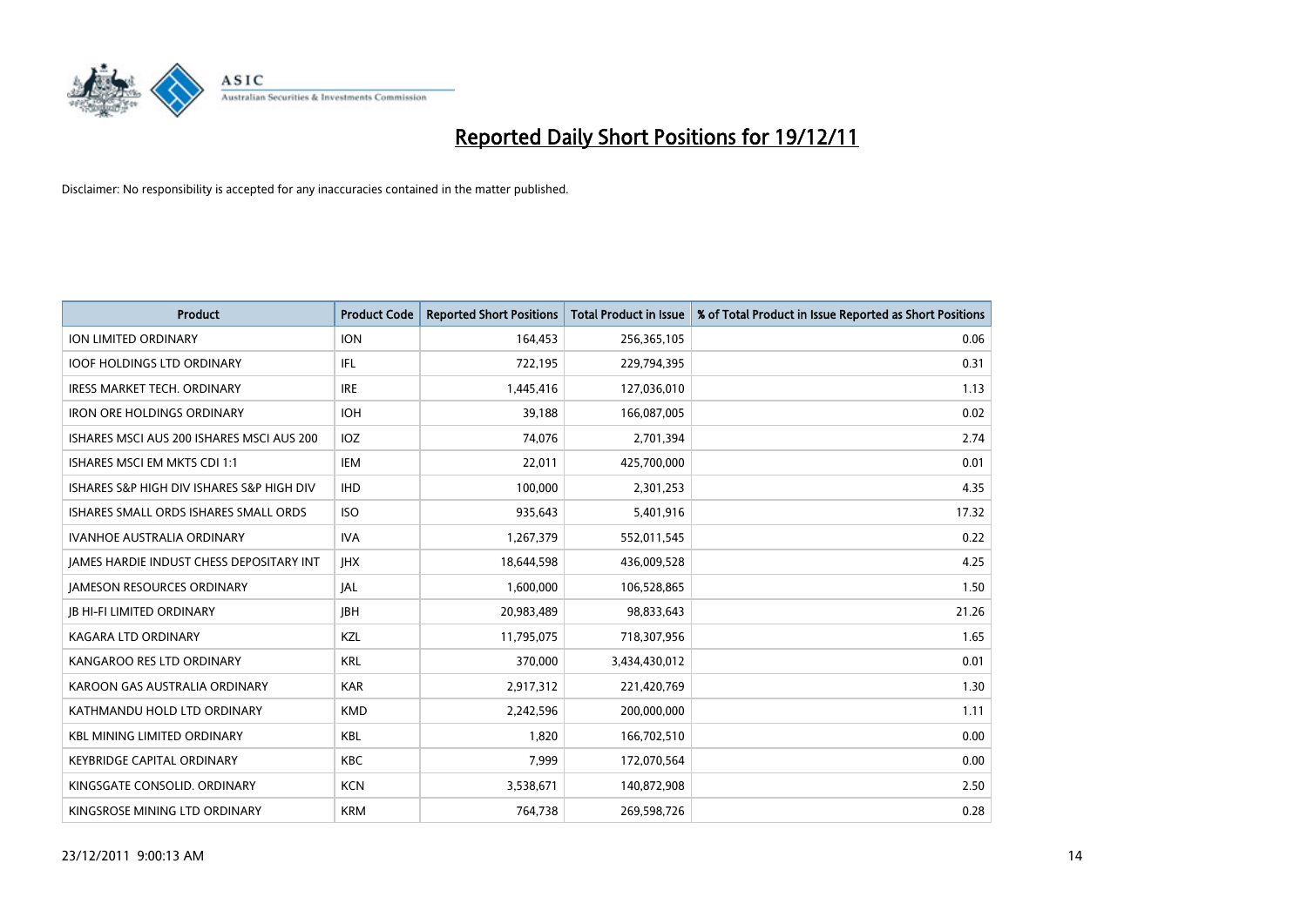

| <b>Product</b>                        | <b>Product Code</b> | <b>Reported Short Positions</b> | <b>Total Product in Issue</b> | % of Total Product in Issue Reported as Short Positions |
|---------------------------------------|---------------------|---------------------------------|-------------------------------|---------------------------------------------------------|
| LEIGHTON HOLDINGS ORDINARY            | LEI                 | 5,063,866                       | 336,553,596                   | 1.48                                                    |
| LEND LEASE GROUP UNIT/ORD STAPLED     | LLC                 | 981,781                         | 571,804,090                   | 0.16                                                    |
| LINC ENERGY LTD ORDINARY              | <b>LNC</b>          | 8,488,972                       | 504,487,631                   | 1.66                                                    |
| LIQUEFIED NATURAL ORDINARY            | <b>LNG</b>          | 272,800                         | 267,699,015                   | 0.10                                                    |
| <b>LYNAS CORPORATION ORDINARY</b>     | LYC.                | 122,391,185                     | 1,713,846,913                 | 7.15                                                    |
| M2 TELECOMMUNICATION ORDINARY         | <b>MTU</b>          | 333,853                         | 124,493,385                   | 0.26                                                    |
| <b>MACA LIMITED ORDINARY</b>          | <b>MLD</b>          | 2,000                           | 150,000,000                   | 0.00                                                    |
| MACARTHUR COAL ORDINARY               | <b>MCC</b>          | 19,990                          | 302,092,343                   | 0.00                                                    |
| <b>MACMAHON HOLDINGS ORDINARY</b>     | <b>MAH</b>          | 2,990,800                       | 738,631,705                   | 0.41                                                    |
| MACO ATLAS ROADS GRP ORDINARY STAPLED | <b>MOA</b>          | 15,672,003                      | 464,279,594                   | 3.38                                                    |
| MACQUARIE GROUP LTD ORDINARY          | <b>MOG</b>          | 6,440,745                       | 348,545,115                   | 1.84                                                    |
| MAP GROUP US PROHIB DEF SET           | <b>MAPDA</b>        | 3,879,612                       | 1,861,210,782                 | 0.20                                                    |
| MARENGO MINING ORDINARY               | <b>MGO</b>          | 39,850                          | 1,002,399,863                 | 0.00                                                    |
| <b>MATRIX C &amp; E LTD ORDINARY</b>  | <b>MCE</b>          | 551,214                         | 77,081,507                    | 0.70                                                    |
| MCMILLAN SHAKESPEARE ORDINARY         | <b>MMS</b>          | 81,509                          | 70,639,319                    | 0.11                                                    |
| MCPHERSON'S LTD ORDINARY              | <b>MCP</b>          | 16,360                          | 72,401,758                    | 0.02                                                    |
| MEDUSA MINING LTD ORDINARY            | <b>MML</b>          | 1,591,100                       | 188,837,911                   | 0.83                                                    |
| MELBOURNE IT LIMITED ORDINARY         | <b>MLB</b>          | 136,142                         | 81,352,178                    | 0.17                                                    |
| MEO AUSTRALIA LTD ORDINARY            | <b>MEO</b>          | 3,720,892                       | 539,913,260                   | 0.68                                                    |
| MERMAID MARINE ORDINARY               | <b>MRM</b>          | 353,583                         | 217,833,136                   | 0.16                                                    |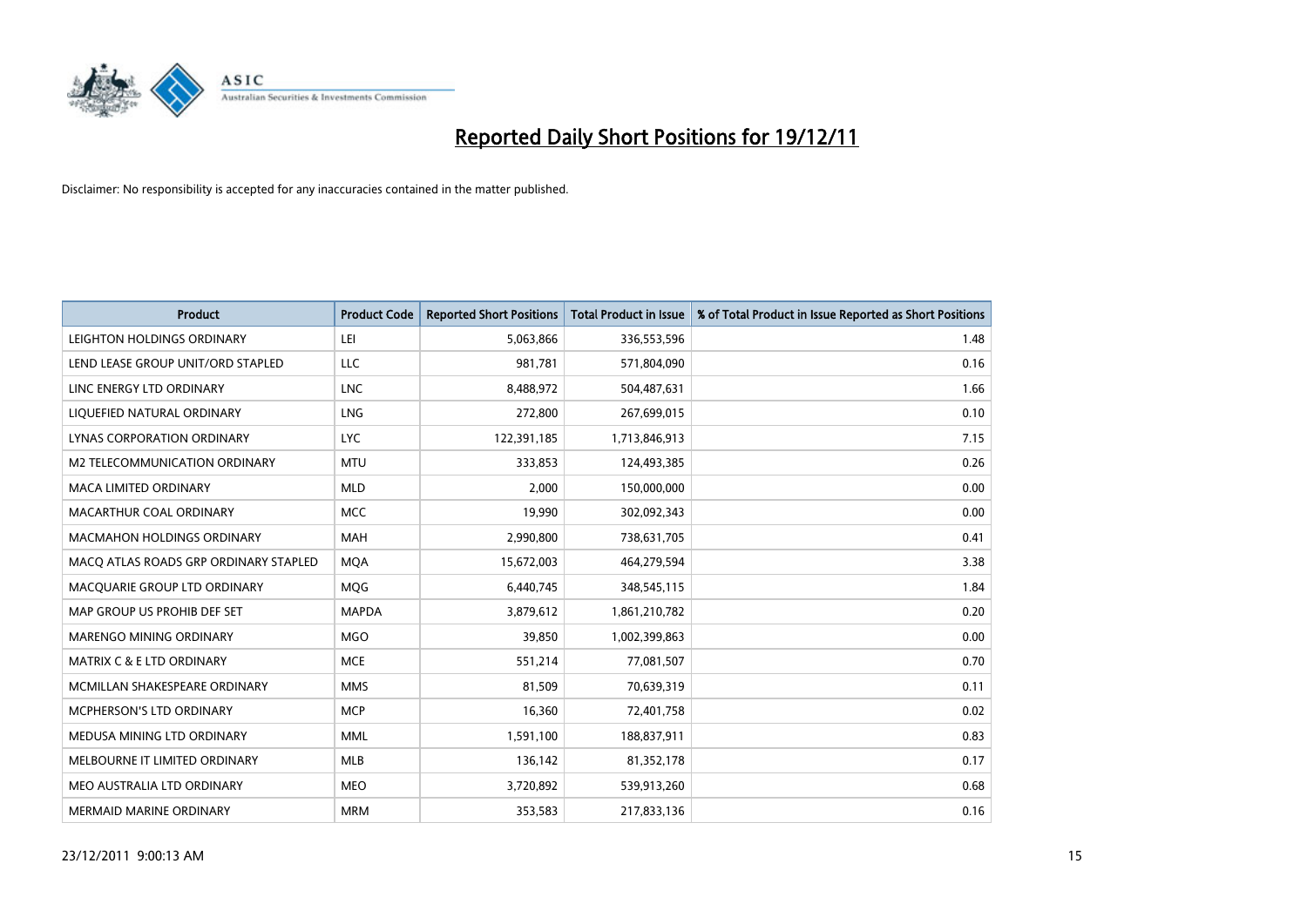

| <b>Product</b>                    | <b>Product Code</b> | <b>Reported Short Positions</b> | <b>Total Product in Issue</b> | % of Total Product in Issue Reported as Short Positions |
|-----------------------------------|---------------------|---------------------------------|-------------------------------|---------------------------------------------------------|
| MESOBLAST LIMITED ORDINARY        | <b>MSB</b>          | 7,968,362                       | 280,425,258                   | 2.84                                                    |
| METALS X LIMITED ORDINARY         | <b>MLX</b>          | 665,340                         | 1,327,100,831                 | 0.06                                                    |
| METCASH LIMITED ORDINARY          | <b>MTS</b>          | 24,832,929                      | 771,343,404                   | 3.18                                                    |
| METGASCO LIMITED ORDINARY         | <b>MEL</b>          | 235,435                         | 338,958,156                   | 0.07                                                    |
| METMINCO LIMITED ORDINARY         | <b>MNC</b>          | 913,788                         | 1,674,466,146                 | 0.05                                                    |
| MHM METALS LIMITED ORDINARY       | <b>MHM</b>          | 176,256                         | 102,957,456                   | 0.17                                                    |
| MICLYN EXP OFFSHR ORDINARY        | <b>MIO</b>          | 19,297                          | 274,618,684                   | 0.01                                                    |
| MINCOR RESOURCES NL ORDINARY      | <b>MCR</b>          | 1,057,422                       | 196,060,804                   | 0.53                                                    |
| MINEMAKERS LIMITED ORDINARY       | <b>MAK</b>          | 28,962                          | 228,236,727                   | 0.01                                                    |
| MINERAL DEPOSITS ORDINARY         | <b>MDL</b>          | 150,979                         | 83,538,786                    | 0.18                                                    |
| MINERAL RESOURCES. ORDINARY       | <b>MIN</b>          | 842,159                         | 184,426,989                   | 0.45                                                    |
| MIRABELA NICKEL LTD ORDINARY      | <b>MBN</b>          | 14,293,699                      | 491,781,237                   | 2.91                                                    |
| MIRVAC GROUP STAPLED SECURITIES   | <b>MGR</b>          | 21,637,711                      | 3,416,924,188                 | 0.62                                                    |
| <b>MOLOPO ENERGY LTD ORDINARY</b> | <b>MPO</b>          | 1,509,673                       | 245,579,810                   | 0.61                                                    |
| MOLY MINES LIMITED ORDINARY       | <b>MOL</b>          | 50,611                          | 384,893,989                   | 0.01                                                    |
| MONADELPHOUS GROUP ORDINARY       | <b>MND</b>          | 1,471,018                       | 88,674,327                    | 1.67                                                    |
| MORTGAGE CHOICE LTD ORDINARY      | <b>MOC</b>          | 1,399,171                       | 119,948,255                   | 1.17                                                    |
| <b>MOUNT GIBSON IRON ORDINARY</b> | <b>MGX</b>          | 6,234,183                       | 1,082,570,693                 | 0.57                                                    |
| MSF SUGAR LIMITED ORDINARY        | <b>MSF</b>          | 20,903                          | 69,248,422                    | 0.03                                                    |
| MULTIPLEX SITES SITES             | <b>MXUPA</b>        | 22                              | 4,500,000                     | 0.00                                                    |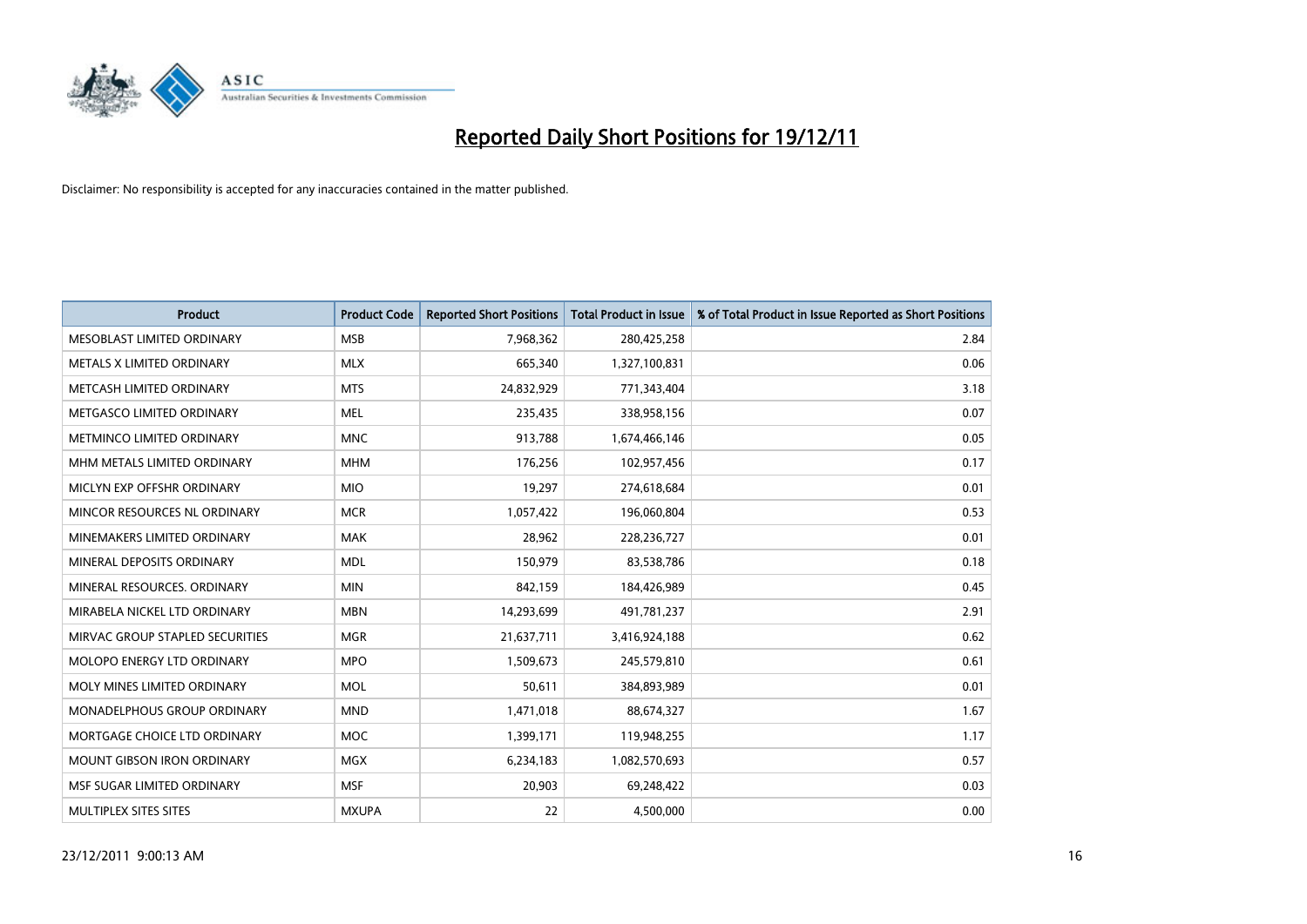

| <b>Product</b>                    | <b>Product Code</b> | <b>Reported Short Positions</b> | <b>Total Product in Issue</b> | % of Total Product in Issue Reported as Short Positions |
|-----------------------------------|---------------------|---------------------------------|-------------------------------|---------------------------------------------------------|
| MURCHISON METALS LTD ORDINARY     | <b>MMX</b>          | 7,402,851                       | 442,437,524                   | 1.66                                                    |
| <b>MYER HOLDINGS LTD ORDINARY</b> | <b>MYR</b>          | 73,621,233                      | 583,384,551                   | 12.61                                                   |
| <b>MYSTATE LIMITED ORDINARY</b>   | <b>MYS</b>          | 3,638                           | 86,963,862                    | 0.00                                                    |
| NATIONAL AUST. BANK ORDINARY      | <b>NAB</b>          | 17,265,866                      | 2,204,213,794                 | 0.74                                                    |
| NATURAL FUEL LIMITED ORDINARY     | <b>NFL</b>          |                                 | 1,121,912                     | 0.00                                                    |
| NAVIGATOR RESOURCES ORDINARY      | <b>NAV</b>          | 500                             | 2,222,216,576                 | 0.00                                                    |
| NAVITAS LIMITED ORDINARY          | <b>NVT</b>          | 3,160,318                       | 375,318,628                   | 0.83                                                    |
| NEPTUNE MARINE ORDINARY           | <b>NMS</b>          | 182,253                         | 1,748,545,632                 | 0.01                                                    |
| NEW HOPE CORPORATION ORDINARY     | <b>NHC</b>          | 248,906                         | 830,230,549                   | 0.03                                                    |
| NEWCREST MINING ORDINARY          | <b>NCM</b>          | 1,170,029                       | 765,495,616                   | 0.14                                                    |
| NEWS CORP A NON-VOTING CDI        | <b>NWSLV</b>        | 2,870,241                       | 1,695,694,489                 | 0.16                                                    |
| NEWS CORP B VOTING CDI            | <b>NWS</b>          | 2,739,548                       | 798,520,953                   | 0.35                                                    |
| NEXBIS LIMITED ORDINARY           | <b>NBS</b>          | 63,733                          | 798,356,704                   | 0.01                                                    |
| NEXTDC LIMITED ORDINARY           | <b>NXT</b>          | 1,984                           | 123,533,558                   | 0.00                                                    |
| NEXUS ENERGY LIMITED ORDINARY     | <b>NXS</b>          | 4,899,564                       | 1,326,821,159                 | 0.36                                                    |
| NIB HOLDINGS LIMITED ORDINARY     | <b>NHF</b>          | 104,911                         | 466,733,110                   | 0.02                                                    |
| NIDO PETROLEUM ORDINARY           | <b>NDO</b>          | 593,339                         | 1,389,163,151                 | 0.05                                                    |
| NOBLE MINERAL RES ORDINARY        | <b>NMG</b>          | 1,268,357                       | 523,312,570                   | 0.24                                                    |
| NORTHERN IRON LTD ORDINARY        | <b>NFE</b>          | 751,512                         | 367,334,863                   | 0.20                                                    |
| NRW HOLDINGS LIMITED ORDINARY     | <b>NWH</b>          | 613,864                         | 278,888,011                   | 0.21                                                    |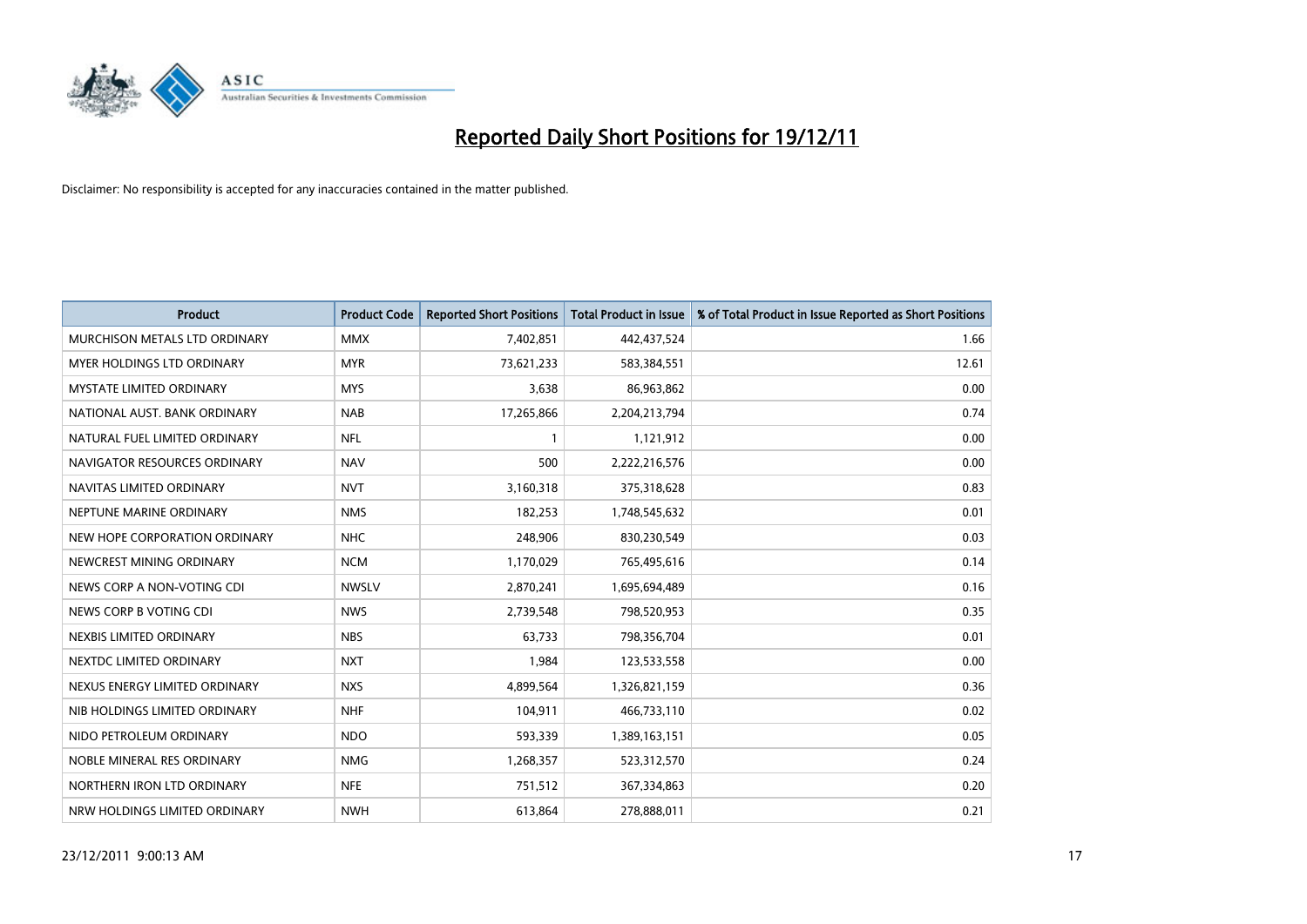

| <b>Product</b>                        | <b>Product Code</b> | <b>Reported Short Positions</b> | <b>Total Product in Issue</b> | % of Total Product in Issue Reported as Short Positions |
|---------------------------------------|---------------------|---------------------------------|-------------------------------|---------------------------------------------------------|
| NUCOAL RESOURCES NL ORDINARY          | <b>NCR</b>          | 15,097                          | 441,150,707                   | 0.00                                                    |
| NUFARM LIMITED ORDINARY               | <b>NUF</b>          | 1,156,345                       | 261,947,565                   | 0.44                                                    |
| OAKTON LIMITED ORDINARY               | <b>OKN</b>          | 603,278                         | 93,800,235                    | 0.64                                                    |
| OCEANAGOLD CORP. CHESS DEPOSITARY INT | <b>OGC</b>          | 1,001,482                       | 262,642,606                   | 0.36                                                    |
| OCEANIA CAPITAL LTD ORDINARY          | <b>OCP</b>          | 2,500                           | 91,921,295                    | 0.00                                                    |
| OIL SEARCH LTD ORDINARY               | OSH                 | 7,596,367                       | 1,325,155,171                 | 0.57                                                    |
| OM HOLDINGS LIMITED ORDINARY          | <b>OMH</b>          | 6,436,265                       | 504,105,150                   | 1.27                                                    |
| ONESTEEL LIMITED ORDINARY             | OST                 | 56,771,704                      | 1,342,393,583                 | 4.21                                                    |
| ORICA LIMITED ORDINARY                | ORI                 | 2,220,982                       | 365,007,037                   | 0.60                                                    |
| ORICA LIMITED STEP UP PREFERENCE      | <b>ORIPB</b>        | 209,669                         | 5,000,000                     | 4.19                                                    |
| ORIGIN ENERGY ORDINARY                | <b>ORG</b>          | 1,614,267                       | 1,086,156,831                 | 0.16                                                    |
| OROCOBRE LIMITED ORDINARY             | <b>ORE</b>          | 138,220                         | 103,195,029                   | 0.13                                                    |
| OROTONGROUP LIMITED ORDINARY          | ORL                 | 85,178                          | 40,880,902                    | 0.20                                                    |
| OTTO ENERGY LIMITED ORDINARY          | <b>OEL</b>          | 109,204                         | 1,138,290,071                 | 0.01                                                    |
| OZ MINERALS ORDINARY                  | OZL                 | 8,425,720                       | 316,690,008                   | 2.64                                                    |
| PACIFIC BRANDS ORDINARY               | <b>PBG</b>          | 8,292,190                       | 912,915,695                   | 0.90                                                    |
| PALADIN ENERGY LTD ORDINARY           | <b>PDN</b>          | 25,164,233                      | 835,484,064                   | 3.01                                                    |
| PANAUST LIMITED ORDINARY              | PNA                 | 11,007,735                      | 593,892,185                   | 1.86                                                    |
| PANCONTINENTAL OIL ORDINARY           | PCL                 | 991,154                         | 759,879,809                   | 0.13                                                    |
| PANORAMIC RESOURCES ORDINARY          | PAN                 | 1,040,975                       | 207,050,710                   | 0.49                                                    |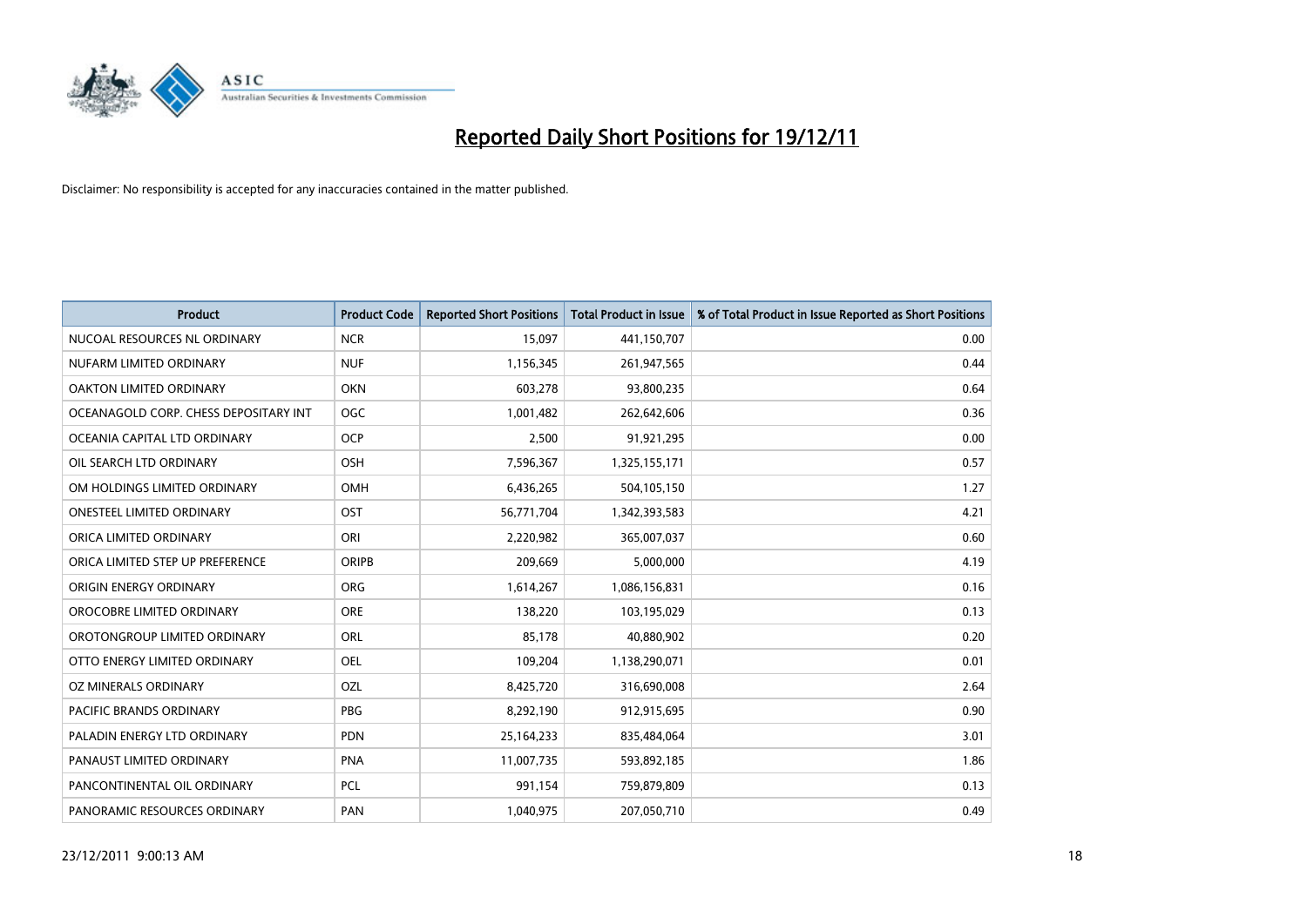

| <b>Product</b>                | <b>Product Code</b> | <b>Reported Short Positions</b> | <b>Total Product in Issue</b> | % of Total Product in Issue Reported as Short Positions |
|-------------------------------|---------------------|---------------------------------|-------------------------------|---------------------------------------------------------|
| PAPERLINX LIMITED ORDINARY    | <b>PPX</b>          | 2,589,505                       | 609,280,761                   | 0.43                                                    |
| PAPILLON RES LTD ORDINARY     | PIR                 | 500,026                         | 215,133,794                   | 0.23                                                    |
| PATTIES FOODS LTD ORDINARY    | PFL                 |                                 | 138,989,223                   | 0.00                                                    |
| PEET LIMITED ORDINARY         | <b>PPC</b>          | 361,715                         | 320,170,604                   | 0.12                                                    |
| PENINSULA ENERGY LTD ORDINARY | <b>PEN</b>          | 1,755,377                       | 2,135,490,443                 | 0.08                                                    |
| PERILYA LIMITED ORDINARY      | PEM                 | 2,897                           | 769,316,426                   | 0.00                                                    |
| PERPETUAL LIMITED ORDINARY    | <b>PPT</b>          | 2,243,230                       | 41,980,678                    | 5.33                                                    |
| PERSEUS MINING LTD ORDINARY   | PRU                 | 2,477,962                       | 455,827,088                   | 0.54                                                    |
| PETSEC ENERGY ORDINARY        | <b>PSA</b>          | 223,332                         | 231,283,622                   | 0.10                                                    |
| PHARMAXIS LTD ORDINARY        | <b>PXS</b>          | 2,090,879                       | 305,490,989                   | 0.68                                                    |
| PHOTON GROUP LTD ORDINARY     | <b>PGA</b>          | 250,510                         | 1,540,886,866                 | 0.02                                                    |
| PLATINUM ASSET ORDINARY       | <b>PTM</b>          | 5,427,077                       | 561,347,878                   | 0.96                                                    |
| PLATINUM AUSTRALIA ORDINARY   | <b>PLA</b>          | 3,159,641                       | 442,130,039                   | 0.72                                                    |
| PLATINUM CAPITAL LTD ORDINARY | <b>PMC</b>          |                                 | 165,756,878                   | 0.00                                                    |
| PMI GOLD CORP CDI 1:1         | <b>PVM</b>          | 10,914                          | 48,932,567                    | 0.02                                                    |
| PMP LIMITED ORDINARY          | <b>PMP</b>          | 30,940                          | 326,975,701                   | 0.01                                                    |
| PORT BOUVARD LIMITED ORDINARY | PBD                 | 6,754                           | 593,868,295                   | 0.00                                                    |
| POTASH MINERALS LTD ORDINARY  | <b>POK</b>          | 50,415                          | 66,282,074                    | 0.08                                                    |
| PREMIER INVESTMENTS ORDINARY  | <b>PMV</b>          | 787,901                         | 155,062,831                   | 0.50                                                    |
| PRIMA BIOMED LTD ORDINARY     | <b>PRR</b>          | 4,034,529                       | 1,023,310,574                 | 0.39                                                    |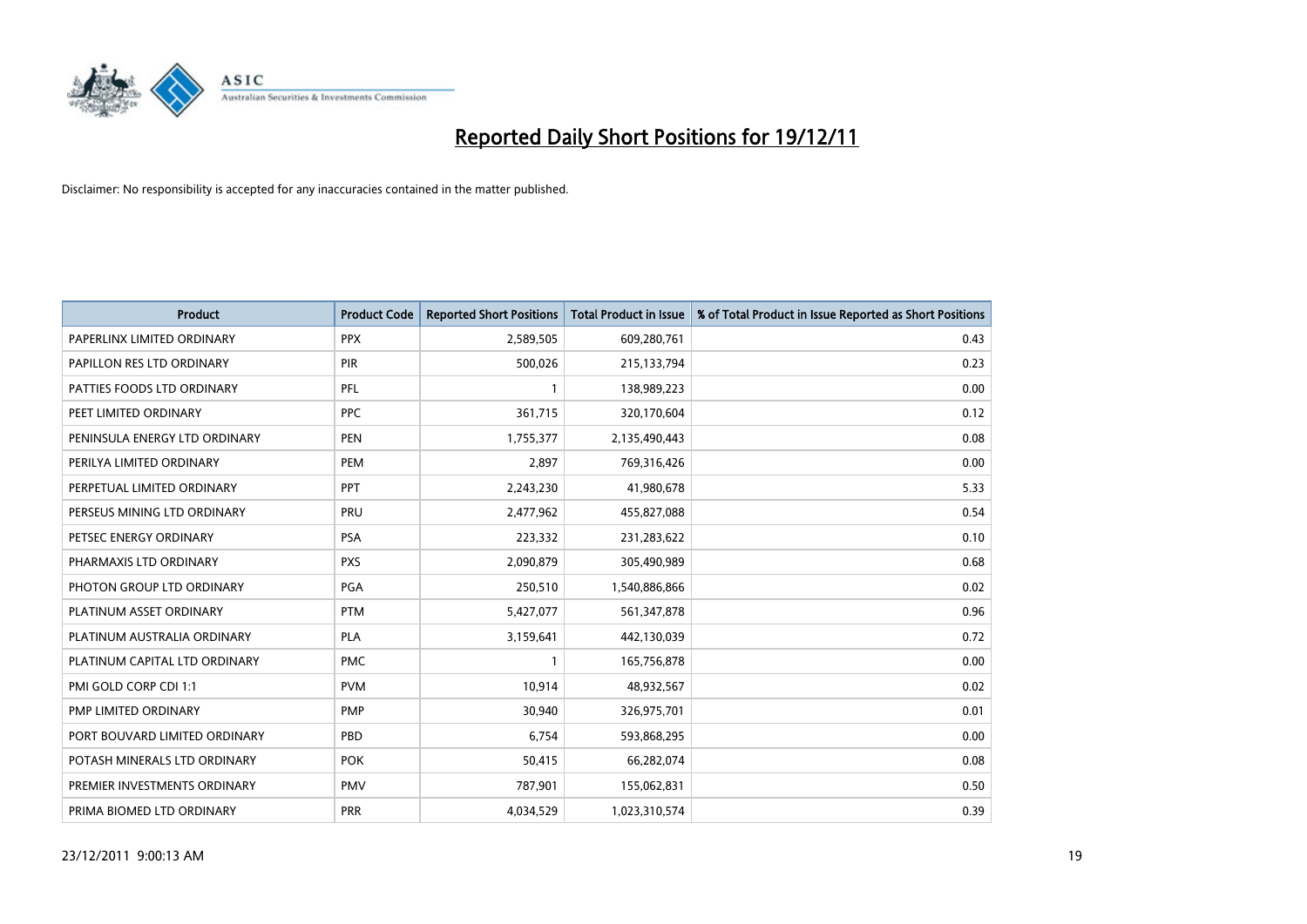

| <b>Product</b>                      | <b>Product Code</b> | <b>Reported Short Positions</b> | <b>Total Product in Issue</b> | % of Total Product in Issue Reported as Short Positions |
|-------------------------------------|---------------------|---------------------------------|-------------------------------|---------------------------------------------------------|
| PRIMARY HEALTH CARE ORDINARY        | <b>PRY</b>          | 3,117,199                       | 500,336,679                   | 0.61                                                    |
| PRIME MEDIA GRP LTD ORDINARY        | PRT                 | 2                               | 366,330,303                   | 0.00                                                    |
| PRIMEAG AUSTRALIA ORDINARY          | PAG                 | 65,060                          | 266,394,444                   | 0.03                                                    |
| PROGEN PHARMACEUTIC ORDINARY        | PGL                 | 151,596                         | 24,709,097                    | 0.61                                                    |
| PROGRAMMED ORDINARY                 | <b>PRG</b>          | 540,505                         | 118,169,908                   | 0.45                                                    |
| <b>PSIVIDA CORP CDI 1:1</b>         | <b>PVA</b>          | 6,878                           | 8,801,773                     | 0.08                                                    |
| <b>QANTAS AIRWAYS ORDINARY</b>      | QAN                 | 26,014,235                      | 2,265,123,620                 | 1.16                                                    |
| OBE INSURANCE GROUP ORDINARY        | <b>OBE</b>          | 22,925,555                      | 1,115,545,692                 | 2.02                                                    |
| OR NATIONAL LIMITED ORDINARY        | <b>ORN</b>          | 26,908,456                      | 2,440,000,000                 | 1.08                                                    |
| ORXPHARMA LTD ORDINARY              | <b>QRX</b>          | 458,473                         | 144,244,857                   | 0.32                                                    |
| <b>QUBE LOGISTICS HLDG ORDINARY</b> | <b>QUB</b>          | 1,214,771                       | 873,556,430                   | 0.13                                                    |
| RAMELIUS RESOURCES ORDINARY         | <b>RMS</b>          | 3,222,544                       | 335,775,519                   | 0.96                                                    |
| RAMSAY HEALTH CARE ORDINARY         | <b>RHC</b>          | 1,719,624                       | 202,081,252                   | 0.83                                                    |
| RANGE RESOURCES LTD ORDINARY        | <b>RRS</b>          | 214,495                         | 1,602,030,474                 | 0.01                                                    |
| <b>RCR TOMLINSON ORDINARY</b>       | <b>RCR</b>          | 69,867                          | 133,601,005                   | 0.05                                                    |
| <b>REA GROUP ORDINARY</b>           | <b>REA</b>          | 402,012                         | 131,714,699                   | 0.29                                                    |
| RECKON LIMITED ORDINARY             | <b>RKN</b>          | 820,790                         | 132,839,672                   | 0.61                                                    |
| RED 5 LIMITED ORDINARY              | <b>RED</b>          | 64,931                          | 128,367,673                   | 0.05                                                    |
| <b>RED FORK ENERGY ORDINARY</b>     | <b>RFE</b>          | 7,696                           | 269,769,853                   | 0.00                                                    |
| REDBANK ENERGY LTD ORDINARY         | AEJ                 | 19                              | 786,287                       | 0.00                                                    |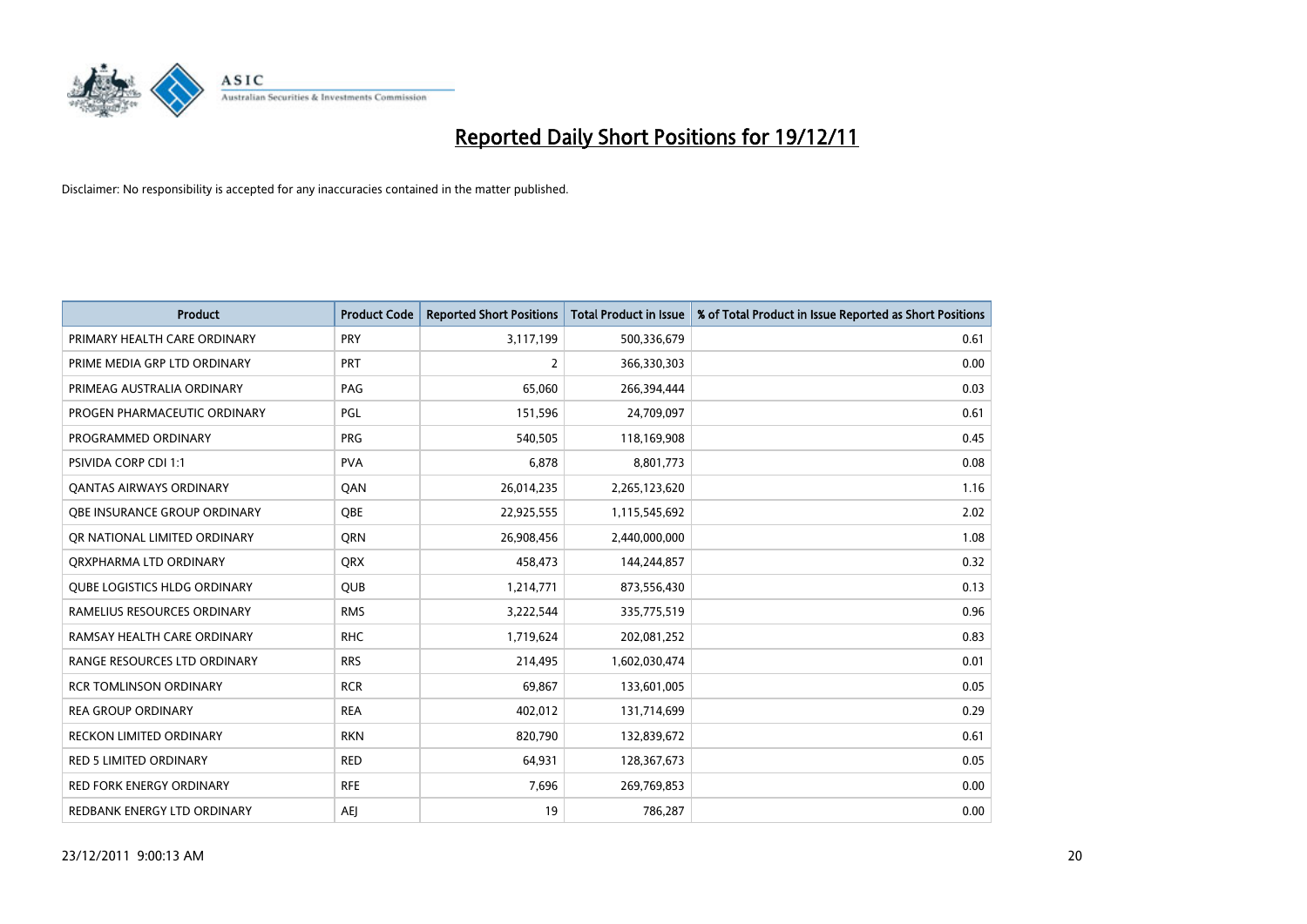

| <b>Product</b>                      | <b>Product Code</b> | <b>Reported Short Positions</b> | <b>Total Product in Issue</b> | % of Total Product in Issue Reported as Short Positions |
|-------------------------------------|---------------------|---------------------------------|-------------------------------|---------------------------------------------------------|
| REED RESOURCES LTD ORDINARY         | <b>RDR</b>          | 2,431,639                       | 264,742,501                   | 0.92                                                    |
| REGIS RESOURCES ORDINARY            | <b>RRL</b>          | 1,495,450                       | 438,664,248                   | 0.34                                                    |
| RESMED INC CDI 10:1                 | <b>RMD</b>          | 6,116,511                       | 1,556,242,300                 | 0.38                                                    |
| RESOLUTE MINING ORDINARY            | <b>RSG</b>          | 4,501,732                       | 485,386,106                   | 0.91                                                    |
| <b>RESOURCE GENERATION ORDINARY</b> | <b>RES</b>          | 192,033                         | 262,895,652                   | 0.07                                                    |
| RETAIL FOOD GROUP ORDINARY          | <b>RFG</b>          | 6,728                           | 108,229,282                   | 0.01                                                    |
| REVERSE CORP LIMITED ORDINARY       | <b>REF</b>          | 125,041                         | 92,382,175                    | 0.14                                                    |
| REX MINERALS LIMITED ORDINARY       | <b>RXM</b>          | 1,348,827                       | 153,635,519                   | 0.87                                                    |
| <b>RHG LIMITED ORDINARY</b>         | <b>RHG</b>          | 31,776                          | 308,483,177                   | 0.01                                                    |
| <b>RIALTO ENERGY ORDINARY</b>       | <b>RIA</b>          | 185,989                         | 375,006,264                   | 0.05                                                    |
| RIO TINTO LIMITED ORDINARY          | <b>RIO</b>          | 27,169,137                      | 435,758,720                   | 6.21                                                    |
| <b>RIVERCITY MOTORWAY STAPLED</b>   | <b>RCY</b>          | 132,000                         | 957,010,115                   | 0.01                                                    |
| ROC OIL COMPANY ORDINARY            | <b>ROC</b>          | 2,364,680                       | 682,506,352                   | 0.34                                                    |
| ROYAL WOLF HOLDINGS ORDINARY        | <b>RWH</b>          | 82,000                          | 100,387,052                   | 0.08                                                    |
| SAI GLOBAL LIMITED ORDINARY         | SAI                 | 1,830,438                       | 202,263,251                   | 0.89                                                    |
| SALMAT LIMITED ORDINARY             | <b>SLM</b>          | 481,396                         | 159,802,174                   | 0.29                                                    |
| SAMSON OIL & GAS LTD ORDINARY       | SSN                 | 256,836                         | 1,750,183,770                 | 0.01                                                    |
| SANDFIRE RESOURCES ORDINARY         | <b>SFR</b>          | 1,846,281                       | 150,946,635                   | 1.21                                                    |
| <b>SANTOS LTD ORDINARY</b>          | <b>STO</b>          | 10,188,814                      | 941,854,344                   | 1.04                                                    |
| SARACEN MINERAL ORDINARY            | SAR                 | 785,594                         | 593,993,240                   | 0.13                                                    |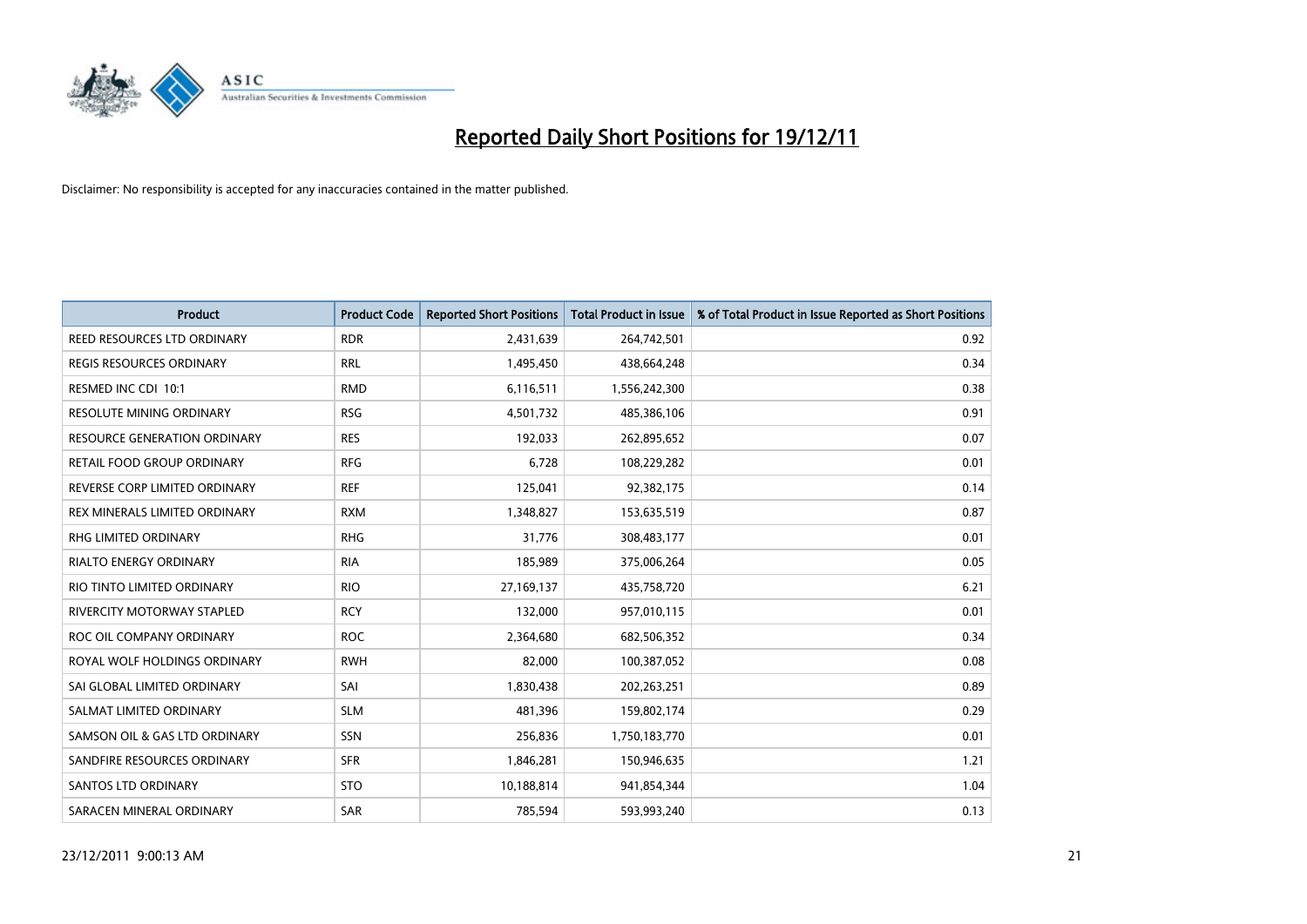

| <b>Product</b>                           | <b>Product Code</b> | <b>Reported Short Positions</b> | <b>Total Product in Issue</b> | % of Total Product in Issue Reported as Short Positions |
|------------------------------------------|---------------------|---------------------------------|-------------------------------|---------------------------------------------------------|
| SEDGMAN LIMITED ORDINARY                 | <b>SDM</b>          | 342,308                         | 212,215,619                   | 0.17                                                    |
| SEEK LIMITED ORDINARY                    | <b>SEK</b>          | 16,329,176                      | 337,101,307                   | 4.82                                                    |
| SELECT HARVESTS ORDINARY                 | <b>SHV</b>          | 33,240                          | 56,392,664                    | 0.06                                                    |
| SENETAS CORPORATION ORDINARY             | <b>SEN</b>          | 756,999                         | 463,105,195                   | 0.16                                                    |
| SENEX ENERGY LIMITED ORDINARY            | SXY                 | 400,000                         | 918,467,416                   | 0.04                                                    |
| SERVCORP LIMITED ORDINARY                | SRV                 | 26,183                          | 98,440,807                    | 0.03                                                    |
| SERVICE STREAM ORDINARY                  | <b>SSM</b>          | 344,663                         | 283,418,867                   | 0.12                                                    |
| SEVEN GROUP HOLDINGS CONV. RED. PREF.    | <b>SVWPA</b>        | 82,666                          | 4,963,640                     | 1.67                                                    |
| SEVEN GROUP HOLDINGS ORDINARY            | <b>SVW</b>          | 209,063                         | 306,410,281                   | 0.07                                                    |
| SEVEN WEST MEDIA LTD ORDINARY            | <b>SWM</b>          | 2,763,918                       | 645,719,542                   | 0.43                                                    |
| SIGMA PHARMACEUTICAL ORDINARY            | <b>SIP</b>          | 13,114,828                      | 1,178,626,572                 | 1.11                                                    |
| SILEX SYSTEMS ORDINARY                   | <b>SLX</b>          | 489,769                         | 170,133,997                   | 0.29                                                    |
| SILVER LAKE RESOURCE ORDINARY            | <b>SLR</b>          | 437,417                         | 219,214,063                   | 0.20                                                    |
| SIMS METAL MGMT LTD ORDINARY             | SGM                 | 3,848,909                       | 206,338,686                   | 1.82                                                    |
| SINGAPORE TELECOMM. CHESS DEPOSITARY INT | SGT                 | 6,320,254                       | 190,439,807                   | 3.30                                                    |
| SIRIUS RESOURCES NL ORDINARY             | <b>SIR</b>          | 82,500                          | 137,134,586                   | 0.06                                                    |
| SKILLED GROUP LTD ORDINARY               | <b>SKE</b>          | 58,948                          | 233,403,776                   | 0.02                                                    |
| SKY CITY ENTERTAIN, ORDINARY             | <b>SKC</b>          | 9,856                           | 576,958,340                   | 0.00                                                    |
| SMS MANAGEMENT, ORDINARY                 | <b>SMX</b>          | 156,837                         | 68,290,180                    | 0.21                                                    |
| SONIC HEALTHCARE ORDINARY                | SHL                 | 3,639,328                       | 389,969,875                   | 0.93                                                    |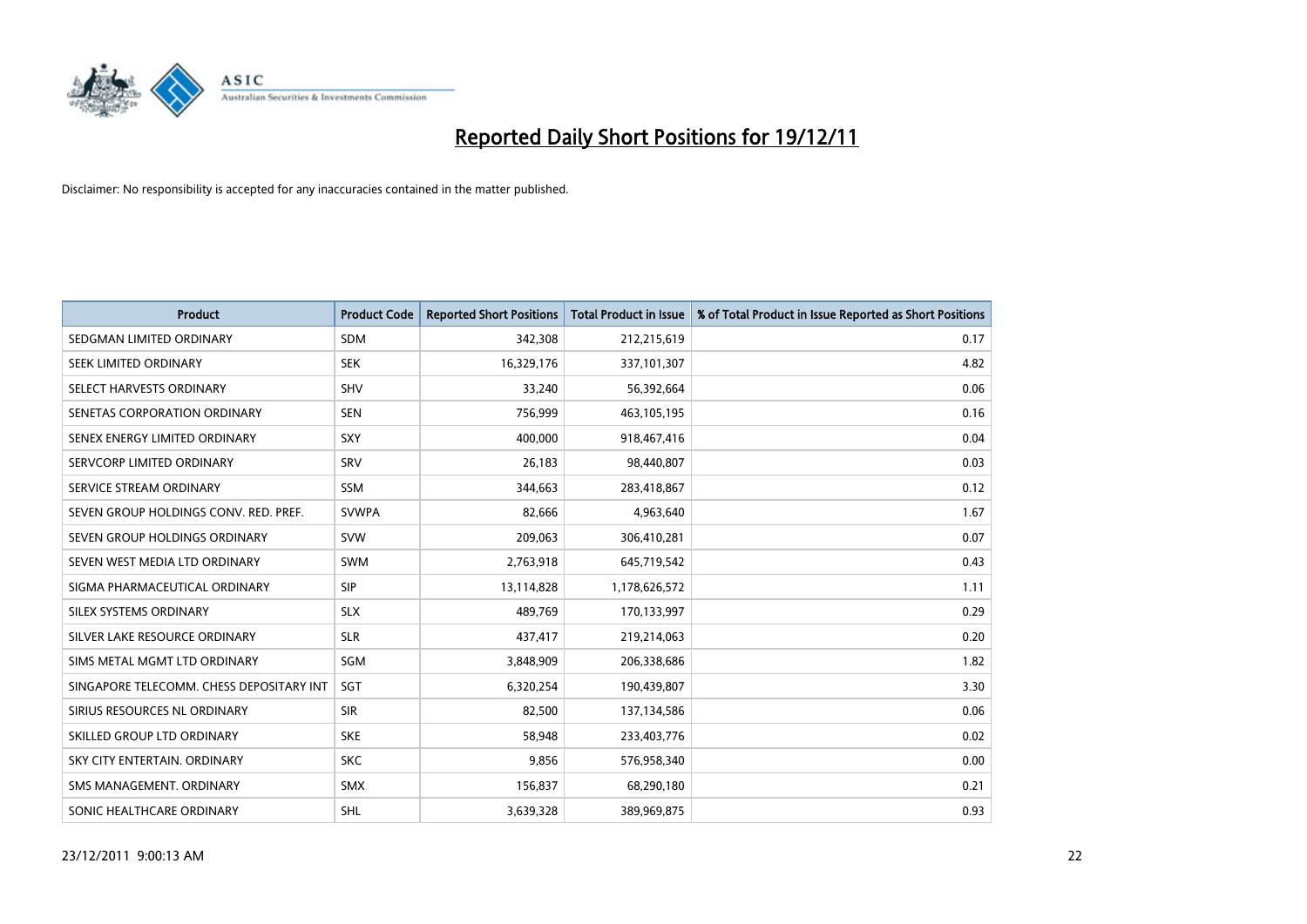

| <b>Product</b>                           | <b>Product Code</b> | <b>Reported Short Positions</b> | <b>Total Product in Issue</b> | % of Total Product in Issue Reported as Short Positions |
|------------------------------------------|---------------------|---------------------------------|-------------------------------|---------------------------------------------------------|
| SOUL PATTINSON (W.H) ORDINARY            | SOL                 | 2,597                           | 238,640,580                   | 0.00                                                    |
| SOUTH BOULDER MINES ORDINARY             | <b>STB</b>          | 162,894                         | 87,115,688                    | 0.18                                                    |
| SP AUSNET STAPLED SECURITIES             | <b>SPN</b>          | 2,597,224                       | 2,850,932,204                 | 0.08                                                    |
| SPARK INFRASTRUCTURE STAPLED NOTE & UNIT | SKI                 | 6,434,260                       | 1,326,734,264                 | 0.47                                                    |
| SPDR 200 FUND ETF UNITS                  | <b>STW</b>          | 8                               | 51,878,556                    | 0.00                                                    |
| SPECIALTY FASHION ORDINARY               | <b>SFH</b>          | 642,512                         | 192,086,121                   | 0.34                                                    |
| SPOTLESS GROUP LTD ORDINARY              | <b>SPT</b>          | 1,134,714                       | 265,454,407                   | 0.43                                                    |
| ST BARBARA LIMITED ORDINARY              | <b>SBM</b>          | 6,596,078                       | 325,615,389                   | 2.04                                                    |
| STANMORE COAL LTD ORDINARY               | <b>SMR</b>          | 17,231                          | 146,276,367                   | 0.01                                                    |
| STARPHARMA HOLDINGS ORDINARY             | SPL                 | 1,855,700                       | 280,595,325                   | 0.65                                                    |
| STH AMERICAN COR LTD ORDINARY            | SAY                 | 9,200                           | 257,785,604                   | 0.00                                                    |
| STHN CROSS MEDIA ORDINARY                | <b>SXL</b>          | 2,774,728                       | 705,766,444                   | 0.41                                                    |
| STOCKLAND UNITS/ORD STAPLED              | SGP                 | 24,504,923                      | 2,316,509,153                 | 1.04                                                    |
| STRAITS RES LTD. ORDINARY                | SRO                 | 494,060                         | 324,796,141                   | 0.15                                                    |
| <b>STW COMMUNICATIONS ORDINARY</b>       | SGN                 | 289,442                         | 363,403,799                   | 0.07                                                    |
| SUNCORP GROUP LTD ORDINARY               | <b>SUN</b>          | 7,186,541                       | 1,286,600,980                 | 0.53                                                    |
| SUNDANCE ENERGY ORDINARY                 | <b>SEA</b>          | 165,786                         | 277,098,474                   | 0.06                                                    |
| SUNDANCE RESOURCES ORDINARY              | <b>SDL</b>          | 4,771,425                       | 2,918,672,169                 | 0.16                                                    |
| SUNLAND GROUP LTD ORDINARY               | <b>SDG</b>          | 26,203                          | 201,578,526                   | 0.01                                                    |
| SUPER RET REP LTD ORDINARY               | <b>SUL</b>          | 1,025,371                       | 194,754,593                   | 0.52                                                    |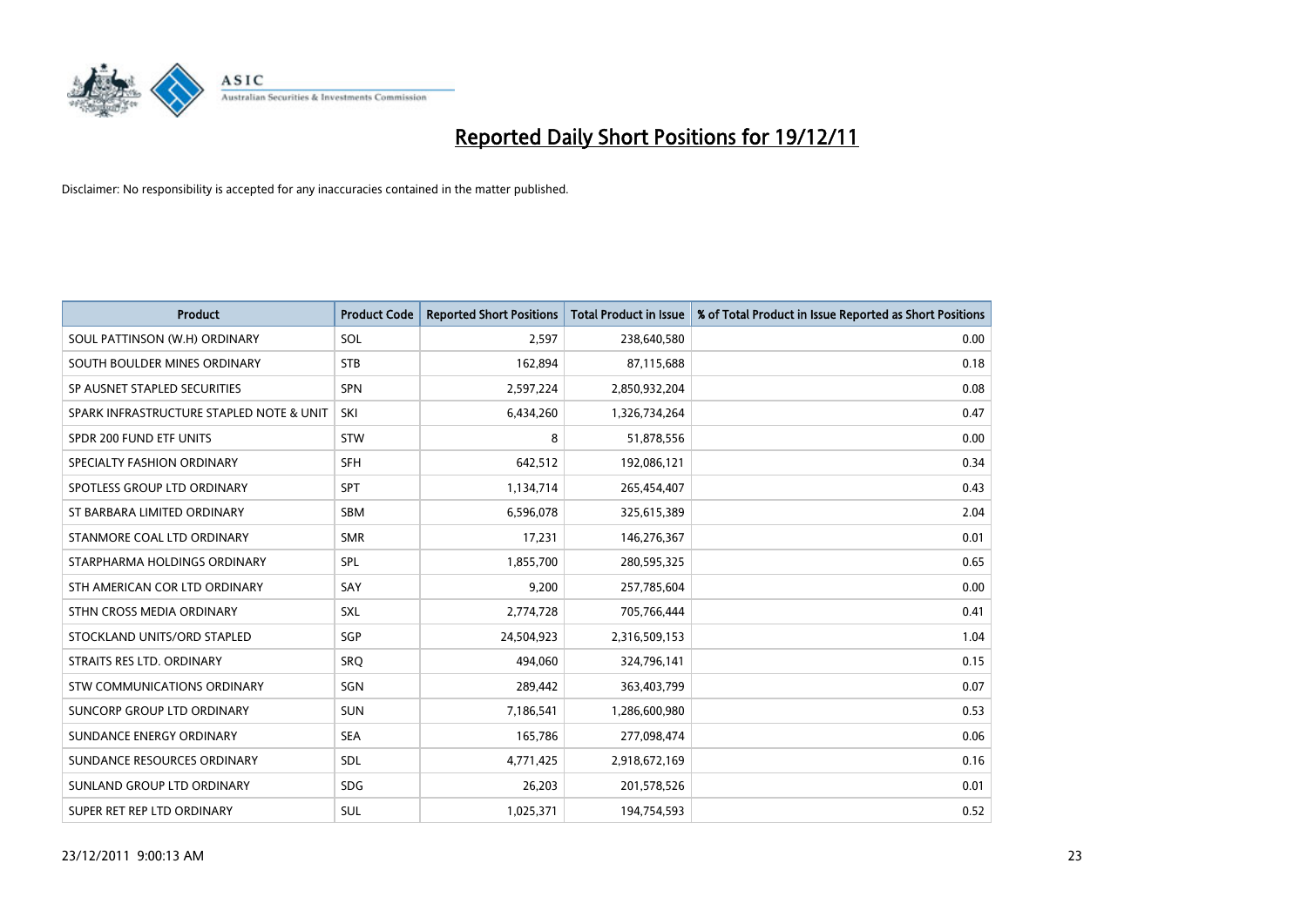

| <b>Product</b>                       | <b>Product Code</b> | <b>Reported Short Positions</b> | <b>Total Product in Issue</b> | % of Total Product in Issue Reported as Short Positions |
|--------------------------------------|---------------------|---------------------------------|-------------------------------|---------------------------------------------------------|
| <b>SWICK MINING ORDINARY</b>         | <b>SWK</b>          | 1.548                           | 237,024,970                   | 0.00                                                    |
| SYMEX HOLDINGS ORDINARY              | <b>SYM</b>          | 6,633                           | 191,593,493                   | 0.00                                                    |
| <b>TABCORP HOLDINGS LTD ORDINARY</b> | <b>TAH</b>          | 3,931,975                       | 712,805,880                   | 0.54                                                    |
| <b>TALENT2 INTERNATION ORDINARY</b>  | <b>TWO</b>          | 10,126                          | 147,403,701                   | 0.01                                                    |
| TANAMI GOLD NL ORDINARY              | <b>TAM</b>          | 150,121                         | 260,997,677                   | 0.06                                                    |
| TAP OIL LIMITED ORDINARY             | TAP                 | 3,074,347                       | 240,995,311                   | 1.29                                                    |
| TASSAL GROUP LIMITED ORDINARY        | <b>TGR</b>          | 93,520                          | 146,304,404                   | 0.06                                                    |
| TATTS GROUP LTD ORDINARY             | <b>TTS</b>          | 13,428,326                      | 1,340,758,701                 | 0.99                                                    |
| TELECOM CORPORATION ORDINARY         | <b>TEL</b>          | 8,198,978                       | 1,925,409,580                 | 0.41                                                    |
| TELSTRA CORPORATION, ORDINARY        | <b>TLS</b>          | 43,404,908                      | 12,443,074,357                | 0.34                                                    |
| TEN NETWORK HOLDINGS ORDINARY        | <b>TEN</b>          | 39,962,867                      | 1,045,236,720                 | 3.85                                                    |
| TERANGA GOLD CORP CDI 1:1            | <b>TGZ</b>          | 159,450                         | 156,228,063                   | 0.09                                                    |
| TEXON PETROLEUM LTD ORDINARY         | <b>TXN</b>          | 17,576                          | 242,539,848                   | 0.01                                                    |
| TFS CORPORATION LTD ORDINARY         | <b>TFC</b>          | 100,515                         | 279,621,829                   | 0.04                                                    |
| THAKRAL HOLDINGS GRP ORDINARY/UNIT   | <b>THG</b>          | $\overline{2}$                  | 585,365,014                   | 0.00                                                    |
| THE REJECT SHOP ORDINARY             | <b>TRS</b>          | 1,617,181                       | 26,071,170                    | 6.20                                                    |
| THOR MINING PLC CHESS DEPOSITARY 1:1 | <b>THR</b>          | 2,307                           | 222,489,120                   | 0.00                                                    |
| THORN GROUP LIMITED ORDINARY         | <b>TGA</b>          | 107,069                         | 146,091,970                   | 0.07                                                    |
| <b>TIGER RESOURCES ORDINARY</b>      | <b>TGS</b>          | 2,420,271                       | 671,110,549                   | 0.33                                                    |
| TISHMAN SPEYER UNITS                 | <b>TSO</b>          | 41,524                          | 338,440,904                   | 0.01                                                    |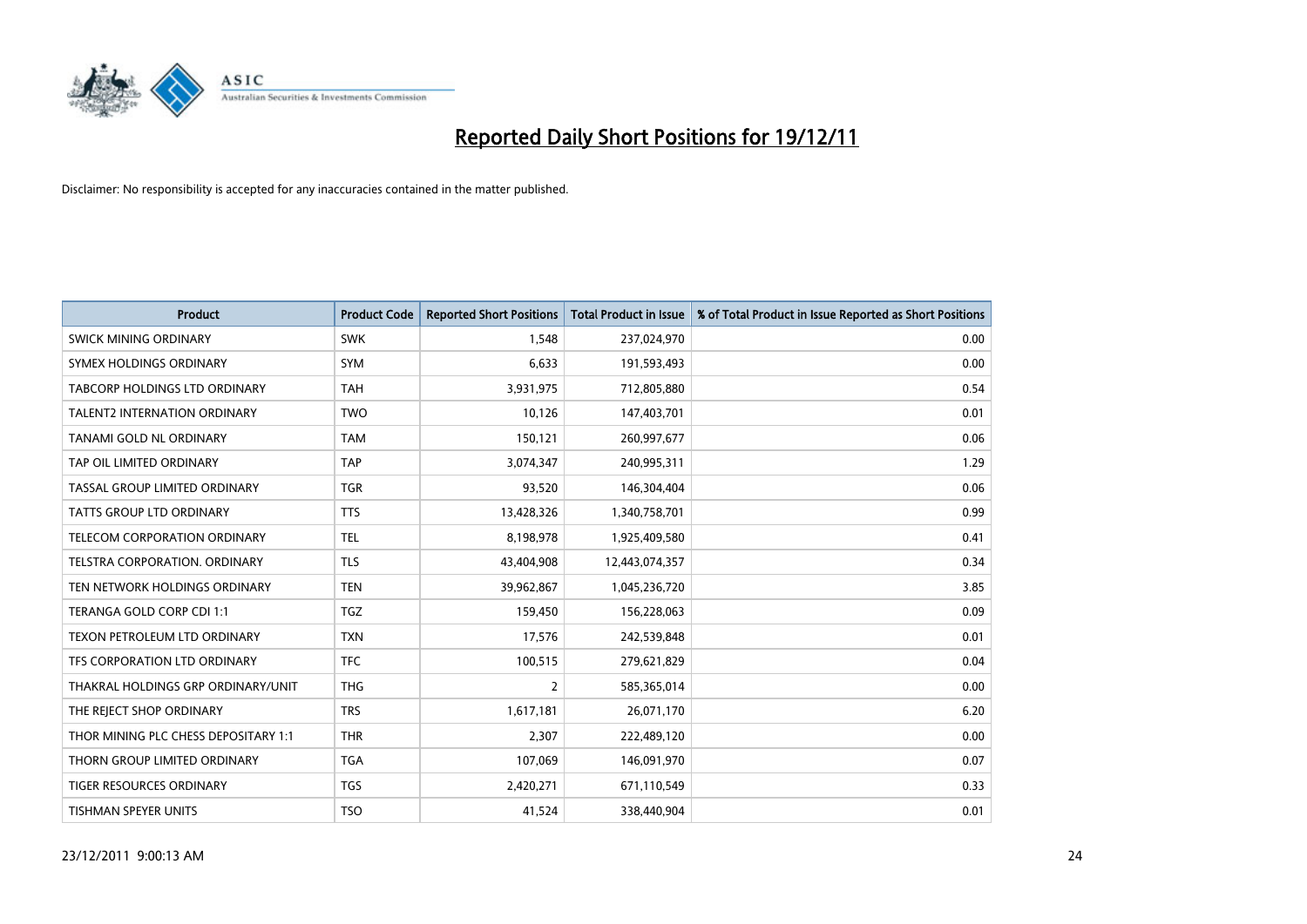

| <b>Product</b>                       | <b>Product Code</b> | <b>Reported Short Positions</b> | <b>Total Product in Issue</b> | % of Total Product in Issue Reported as Short Positions |
|--------------------------------------|---------------------|---------------------------------|-------------------------------|---------------------------------------------------------|
| TNG LIMITED ORDINARY                 | <b>TNG</b>          | 4,321                           | 284,803,062                   | 0.00                                                    |
| TOLL HOLDINGS LTD ORDINARY           | <b>TOL</b>          | 17,361,840                      | 717,133,875                   | 2.37                                                    |
| TORO ENERGY LIMITED ORDINARY         | <b>TOE</b>          | 35,404                          | 975,436,676                   | 0.00                                                    |
| TOWER LIMITED ORDINARY               | <b>TWR</b>          | 689,519                         | 265,176,580                   | 0.26                                                    |
| <b>TOX FREE SOLUTIONS ORDINARY</b>   | <b>TOX</b>          | 18,857                          | 97,626,882                    | 0.01                                                    |
| TPG TELECOM LIMITED ORDINARY         | <b>TPM</b>          | 3,355,715                       | 793,808,141                   | 0.41                                                    |
| TRANSFIELD SERVICES ORDINARY         | <b>TSE</b>          | 4,152,760                       | 546,763,410                   | 0.74                                                    |
| TRANSPACIFIC INDUST, ORDINARY        | <b>TPI</b>          | 9,571,945                       | 1,578,209,025                 | 0.60                                                    |
| TRANSURBAN GROUP TRIPLE STAPLED SEC. | <b>TCL</b>          | 4,585,680                       | 1,451,447,154                 | 0.30                                                    |
| TREASURY WINE ESTATE ORDINARY        | <b>TWE</b>          | 10,412,308                      | 647,227,144                   | 1.60                                                    |
| TRINITY GROUP STAPLED SECURITIES     | <b>TCO</b>          | 3,419                           | 193,235,631                   | 0.00                                                    |
| TROY RESOURCES NL ORDINARY           | <b>TRY</b>          | 80,739                          | 88,608,823                    | 0.08                                                    |
| UGL LIMITED ORDINARY                 | UGL                 | 3,934,113                       | 166,047,171                   | 2.37                                                    |
| UNILIFE CORPORATION CDI 6:1          | <b>UNS</b>          | 211,168                         | 260,848,758                   | 0.08                                                    |
| UXC LIMITED ORDINARY                 | <b>UXC</b>          | 11,567                          | 306,933,250                   | 0.00                                                    |
| <b>VDM GROUP LIMITED ORDINARY</b>    | <b>VMG</b>          | 377,028                         | 932,485,103                   | 0.04                                                    |
| VENTNOR RES LTD ORDINARY             | <b>VRX</b>          | 3,511                           | 43,038,500                    | 0.01                                                    |
| VENTURE MINERALS ORDINARY            | <b>VMS</b>          | 365,099                         | 221,093,592                   | 0.16                                                    |
| <b>VIEW RESOURCES LTD ORDINARY</b>   | <b>VRE</b>          | 1,760                           | 881,953,670                   | 0.00                                                    |
| VIRGIN AUS HLDG LTD ORDINARY         | VAH                 | 22,317,211                      | 2,210,197,600                 | 1.00                                                    |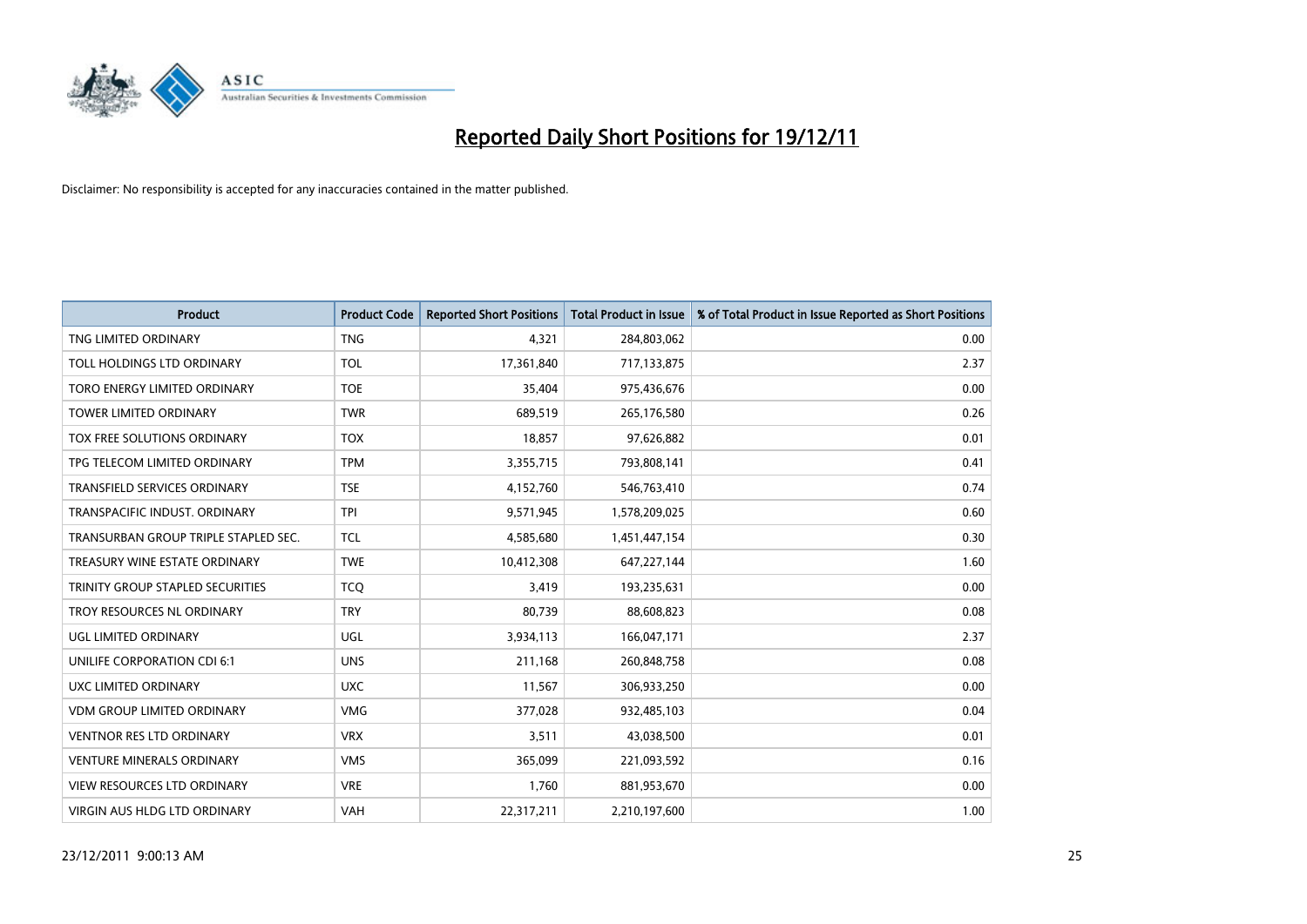

| <b>Product</b>                                | <b>Product Code</b> | <b>Reported Short Positions</b> | <b>Total Product in Issue</b> | % of Total Product in Issue Reported as Short Positions |
|-----------------------------------------------|---------------------|---------------------------------|-------------------------------|---------------------------------------------------------|
| <b>VITA GROUP LTD ORDINARY</b>                | <b>VTG</b>          | 75,190                          | 142,499,800                   | 0.05                                                    |
| VITERRA INC CDI 1:1                           | <b>VTA</b>          | 3,828                           | 68,629,939                    | 0.01                                                    |
| <b>WATPAC LIMITED ORDINARY</b>                | <b>WTP</b>          | 16,461                          | 185,160,973                   | 0.00                                                    |
| <b>WDS LIMITED ORDINARY</b>                   | <b>WDS</b>          | 701                             | 144,740,614                   | 0.00                                                    |
| WEBIET LIMITED ORDINARY                       | <b>WEB</b>          | 63,335                          | 73,180,426                    | 0.09                                                    |
| <b>WESFARMERS LIMITED ORDINARY</b>            | <b>WES</b>          | 30,348,873                      | 1,005,896,289                 | 2.98                                                    |
| <b>WESFARMERS LIMITED PARTIALLY PROTECTED</b> | <b>WESN</b>         | 87,135                          | 151, 175, 873                 | 0.06                                                    |
| <b>WESTERN AREAS NL ORDINARY</b>              | <b>WSA</b>          | 9,906,408                       | 179,735,899                   | 5.51                                                    |
| WESTERN DESERT RES. ORDINARY                  | <b>WDR</b>          | 948                             | 207,477,648                   | 0.00                                                    |
| WESTFIELD GROUP ORD/UNIT STAPLED SEC          | <b>WDC</b>          | 10,300,211                      | 2,308,988,539                 | 0.43                                                    |
| WESTFIELD RETAIL TST UNIT STAPLED             | <b>WRT</b>          | 47,211,059                      | 3,054,166,195                 | 1.51                                                    |
| WESTPAC BANKING CORP ORDINARY                 | <b>WBC</b>          | 74,207,091                      | 3,032,186,294                 | 2.42                                                    |
| WHITE ENERGY COMPANY ORDINARY                 | <b>WEC</b>          | 8,601,004                       | 316,104,241                   | 2.74                                                    |
| <b>WHITEHAVEN COAL ORDINARY</b>               | <b>WHC</b>          | 9,006,113                       | 494,615,082                   | 1.82                                                    |
| WHK GROUP LIMITED ORDINARY                    | <b>WHG</b>          | 34,194                          | 265,200,652                   | 0.01                                                    |
| WILDHORSE ENERGY ORDINARY                     | <b>WHE</b>          | 26,413                          | 250,928,627                   | 0.01                                                    |
| WINDIMURRA VANADIUM ORDINARY                  | <b>WVL</b>          | 163,685                         | 154,278,674                   | 0.11                                                    |
| WOODSIDE PETROLEUM ORDINARY                   | <b>WPL</b>          | 2,097,843                       | 805,671,604                   | 0.23                                                    |
| WOOLWORTHS LIMITED ORDINARY                   | <b>WOW</b>          | 5,211,450                       | 1,226,755,114                 | 0.40                                                    |
| <b>WORLEYPARSONS LTD ORDINARY</b>             | <b>WOR</b>          | 4,121,753                       | 241,707,281                   | 1.66                                                    |